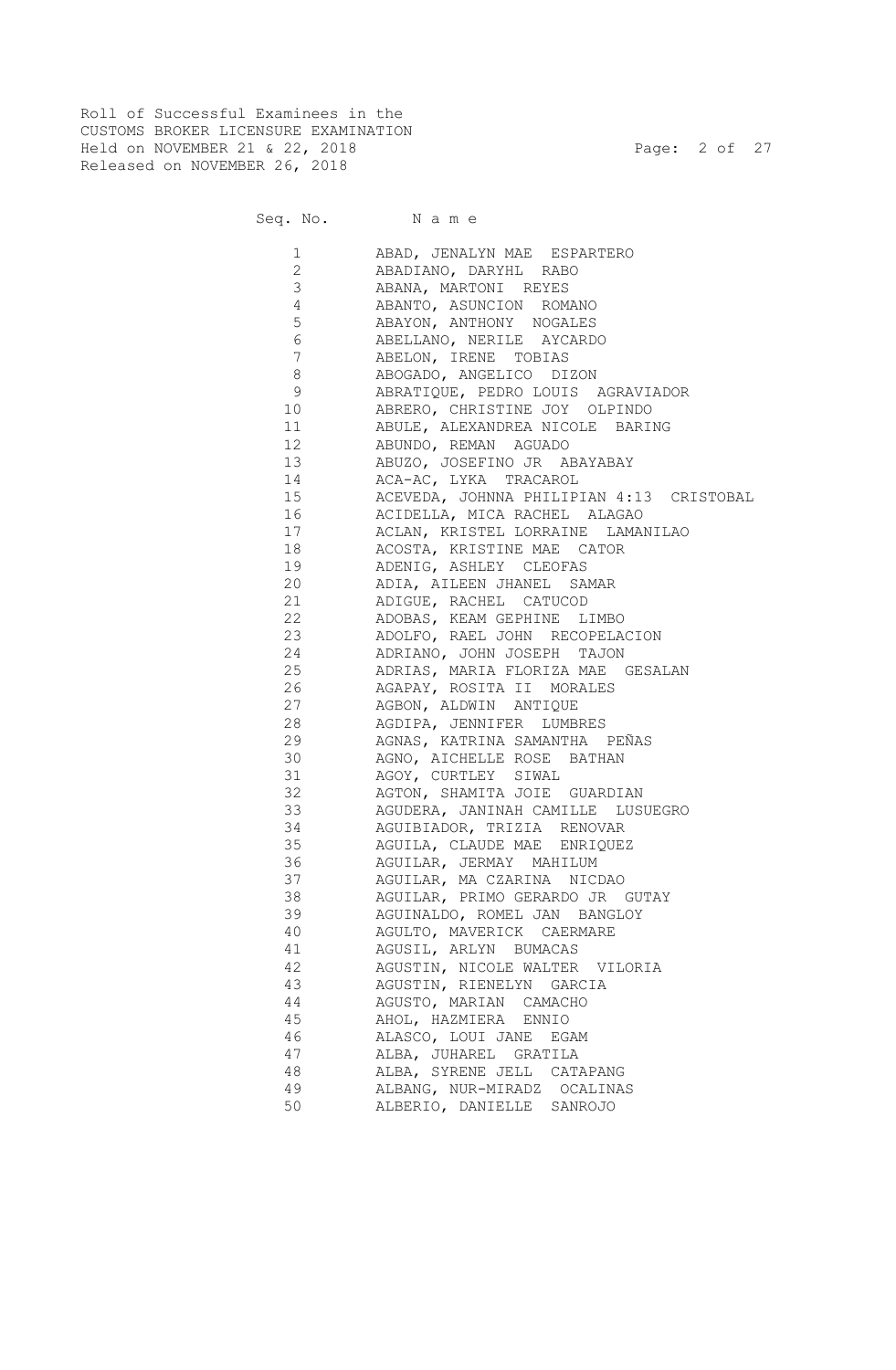Roll of Successful Examinees in the CUSTOMS BROKER LICENSURE EXAMINATION Held on NOVEMBER 21 & 22, 2018 Page: 3 of 27 Released on NOVEMBER 26, 2018

Seq. No. Name

 51 ALBINA, NICK PAUL FETIZANAN 52 ALBUTRA, PRINCE CHARLES VINCENT MAGANAKA 53 ALCALA, RODA MAE PIALAGO 54 ALCANSADO, LAARNIE TAPDASAN 55 ALCARAZ, JHONIA CLARESE BENIG 56 ALCARAZ, JUDEREY TOLENTINO 57 ALCAZAR, RACHELLE BALDRIAS 58 ALCON, LEONARD NOTOR 59 ALDOVINO, DIANE KATE RABINO 60 ALE, JOHN KIETH LOPEZ 61 ALEMANIA, MARY JOY DIPOL 62 ALFONSO, AMBROCIO BERMEJO 63 ALGABRE, JOHN KIRBY BITOON 64 ALINDAYO, CHEVROLETTE AGPAWAN 65 ALIPERIO, MONARIE SANTIAGO 66 ALIPIO, JOHN KELVIN ROXAS 67 ALMASA, RUEL RAMILLANO 68 ALMASE, ZIA MILITANTE 69 ALMENDRAS, ASHLEY IMAN 70 ALMIN, ARNOLD HAGLER 71 ALMONTE, JOHN CARLO CAMBE 72 ALTARES, DANIELLA CLARICE AMPARO 73 ALVARADO, KENNETH MACABANTI 74 ALVAREZ, GRACIA LUISTRO 75 ALVARO, JEWEL MANUEL 76 AMACNA, FAYE CHRISTINE MAY ISANAN 77 AMAN, MICHAEL JR LAZARO 78 AMAZONA, ANGELITA CASTELO 79 AMBONG, MARK CASAN 80 AMIN, ABDU-RAZZAK MAROHOM 81 AMIR, JALAL SAAD 82 AMISTOSO, DHESSA APDORO 83 AMOR, ANNE CANO 84 AMPONIN, JHOYFIL ANDAL 85 AMPUAN, FAIZAL SANDAB 86 ANAS, ROGER PHILIP BALAGUIS 87 ANCHETA, ALENETA BRIETA 88 ANCLA, APRILLE KAYE GABAN 89 ANDAL, ROCHELLE AQUIATAN 90 ANDO, JULIO EFRAX GALINDO 91 ANDRADE, JOVERT DE LA VICTORIA 92 ANDRECOSO, LIEZEL BORRES 93 ANG, ANGEL LOUISE DUMLAO 94 ANGALOT, VINCENT LOUIE ANTONIO 95 ANGELES, JOANNA MARIE ORTIZ 96 ANTIPORDA, KIRBY GRACE ALANZA 97 APDUA, JULIUS CESAR ONA 98 APILAT, CHARMEL BORJA 99 AQUINO, JEFFERSON LOUIS CARANDANG 100 AQUINO, ROSE ANN SOLAYAO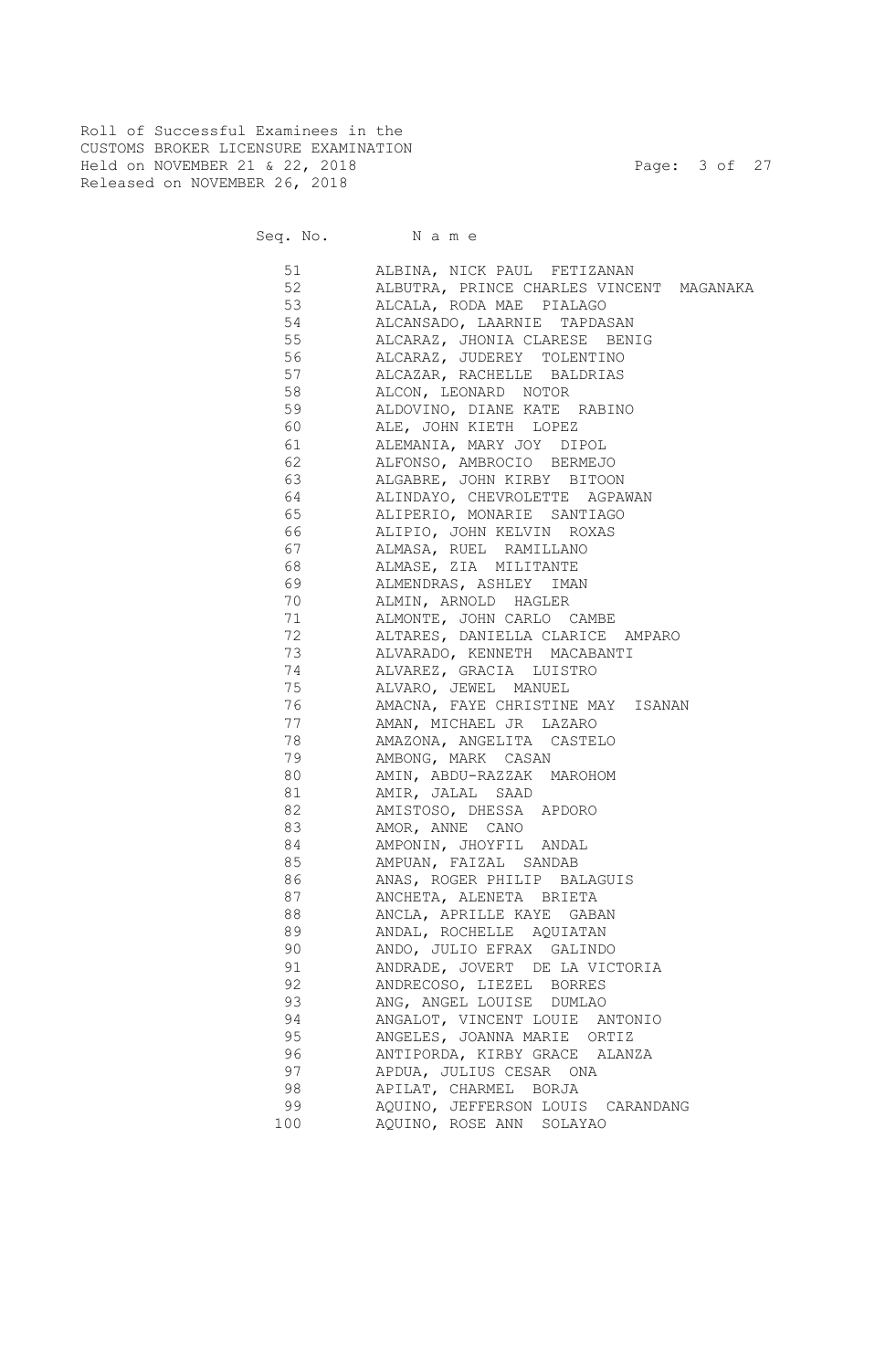Roll of Successful Examinees in the CUSTOMS BROKER LICENSURE EXAMINATION Held on NOVEMBER 21 & 22, 2018 Page: 4 of 27 Released on NOVEMBER 26, 2018

| 101 \  | ARAGONES, MA FLORITA FEL AMILA                            |
|--------|-----------------------------------------------------------|
| 102    | ARAÑAS, KARL VINCENT NORTE                                |
| 103    | ARBUTANTE, ALODIA BONGOSIA                                |
| 104    | ARCILLO, MARIA ELVIRA ZENITH BONTILAO                     |
| 105    | ARDOÑA, JOMARI MORA                                       |
| 106    | ARENAS, MYLENE TALISAY                                    |
| 107    | ARENDAIN, KIA MARIE<br>SANCHEZ                            |
| 108    | ARGA, ALECX CAMERON ELLAMIL                               |
| 109    | ARINDAENG, FLORA BELLE CATEDRILLA                         |
| 110    | ARMARIO, ALLYSA ARANDELA                                  |
| 111 \, | ARMEDILLA, JESSA JOY PELARCO                              |
| 112    | ARNAIZ, LOUISE ANTOINETTE NAVARRO                         |
| 113    | ARNESTO, JERLYN DELLORO                                   |
| 114    | ARONZADO, BEVERLY ESTRADA                                 |
| 115    | ARQUILLANO, KHARLYN DELA PEÑA                             |
| 116    | ARROJO, JOSHUA DORADO                                     |
| 117    | ARROYO, KIMBERLY BALILO                                   |
| 118    | ARSENAL, CARLOS JR COBACHA                                |
| 119    | ARUCAN, SHERLY RIGODON                                    |
| 120    | ASAREZ, JESSICA BATAANON                                  |
| 121    | ASENJO, SHAIRA FRANCES HUELAR                             |
| 122    | ASI, CHRISTINE JOY DELEN                                  |
| 123    | ASI, CRIZELLE MEDRANO                                     |
| 124    | ASI, DIANE CRISTEL DE CHAVEZ                              |
| 125    | ASIDAO, ANTHONY BIANZON                                   |
| 126    | ASON, VINCENT FERRER                                      |
| 127    | ASPAN, MARY JANE SULIT                                    |
| 128    | ASTUDILLO, JARYLL SAM LEBITA                              |
| 129    | ASUM, AL RAEAN PANGCOGA                                   |
| 130    | ASUNCION, MELIZZA JANE SOLIS                              |
| 131    | ATAJAR, CANDY ZYREL MAGALLANES                            |
| 132    | ATIENZA, AMABELLE MACATANGAY                              |
| 133    | ATIENZA, MARY FRECEL CAMPILLO                             |
| 134    | ATIZADO, ALBERT TOLENTINO                                 |
| 135    | AUBE, MARK JOHN RUTOR                                     |
| 136    |                                                           |
| 137    | AUMENTADO, MARICAR PROHIBIDO<br>AURELLO, ELSIE JOY VUELBA |
|        |                                                           |
| 138    | AURORA, MA JANCHIELLE PASCUA                              |
| 139    | AUSTRAL, ABBY GELLE PAANGAY                               |
| 140    | AUSTRIA, MARY GRACE ANN CASTILLO                          |
| 141    | AVERION, MA NOEMI BITARA                                  |
| 142    | AYAPANA, ANA MARICON PEÑAROYO                             |
| 143    | AÑABIEZA, SHARMAINE EBIDO                                 |
| 144    | AÑETE, JENNY VASQUEZ                                      |
| 145    | AÑONUEVO, MIKAELA ARIZAPA                                 |
| 146    | BACALA, NICOLE EBIDO                                      |
| 147    | BACALSO, LIZ HEIDELLE CABAÑERO                            |
| 148    | BACLIG, JEFFERSON MYKEL ARANDIA                           |
| 149    | BACOR, KYREI ELEISON LIWI OPLE                            |
| 150    | BACRANG, HAZEL JOY PASTERA                                |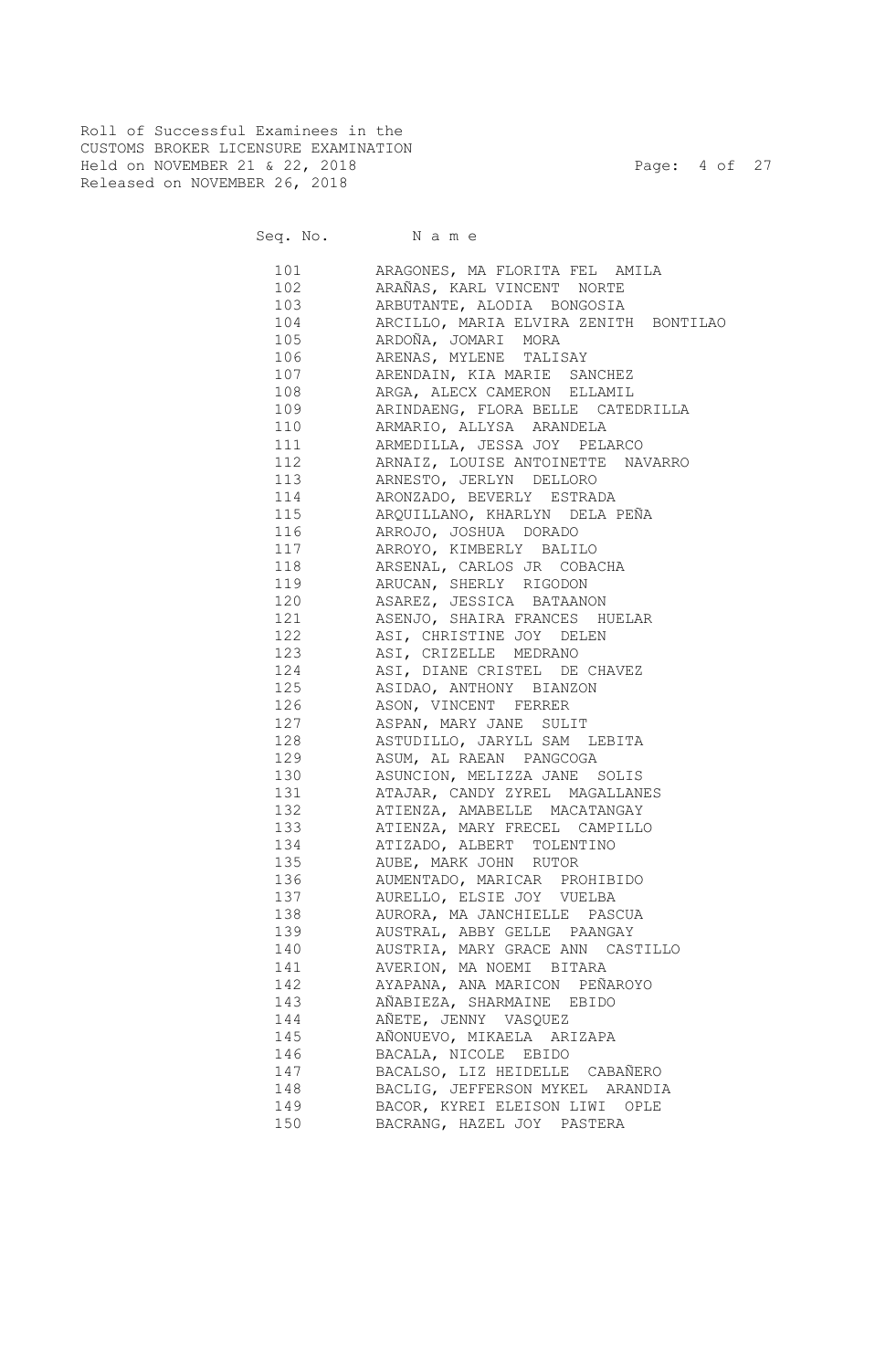Roll of Successful Examinees in the CUSTOMS BROKER LICENSURE EXAMINATION Held on NOVEMBER 21 & 22, 2018 Page: 5 of 27 Released on NOVEMBER 26, 2018

|     | 151 BADDAL, MARIA SUZANE SANTOS                 |
|-----|-------------------------------------------------|
|     | 152 BAES, MICHELLE ANGELA PADUAL                |
|     | 153 BAG, LEOFANIE ANN NARVAEZ                   |
|     | 154 BAGAAN, MICHELLE CARMAN                     |
|     | 155 BAGACINA, PENAFRANZIA SONABA                |
|     | 156 BAJET, MARY ANN MANALO                      |
|     | 157 BALAGOSA, APRIL ROSE INTIG                  |
|     | 158 BALAJADIA, DONA BEL MANDANI                 |
|     | 159 BALALA, ANGEL HEIM                          |
|     | 160 BALANGKASI, ISMAEL SALATUN                  |
|     | 161 BALANTAC, PHOEBE JENNY MALOS                |
|     | 162 BALBIDO, CECILLE VINO                       |
|     | 163 BALBUENA, JENICA AQUINO                     |
|     | 164 BALDERAMA, MAYNARD AMIEL JAVIER             |
|     | 165 BALDERAMA, RICA CARINGAL                    |
|     | 166 BALDOMAN, MARIEL GONZALES                   |
|     | 167 BALDON, RHEANA OLGA TASIO                   |
|     | 168 BALILI, JADE ETHEL DURANTE                  |
|     | 169 BALINDONG, SITTIE FATMAH ALYSSA MAROHOMBSAR |
|     | 170 BALTERO, JAYSON TACLUYAN                    |
|     | 171 BAMBA, JOANNA MARIE MERCADO                 |
|     | 172 BANTA, PAULO SAULON                         |
|     | 173 BARAQUIEL, RYAN CORONEL                     |
| 174 | BARASAN, SAMUEL LAVADO                          |
|     | 175 BARBON, KRISTINE JOY TIAGA                  |
| 176 | BARCELON, PRINCESS JOLLA SEBUGON                |
| 177 | BARDA, GENESIS CUATON                           |
| 178 | BARDAJE, ANGELIKA CHLOE BICO                    |
| 179 | BARIN, JASCHA MAE VALENZONA                     |
| 180 | BARLIS, PRINCESS ANGELO                         |
| 181 | BAROMAN, ELSIE MARIE LAPESIGUE                  |
| 182 | BARONG, LEAH BIANCA LABRIAS                     |
| 183 | BARRIENTOS, JENNIFER LINGUIS                    |
| 184 | BARTOLOME, RONNIE JR VIÑAS                      |
| 185 | BARZA, KATHLEEN PAÑA                            |
| 186 | BASEA, HAMLET MOLO                              |
| 187 | BASIT, SHEILA MAE BALANGUI                      |
| 188 | BASOBAS, AIRA MAE LUCINDO                       |
| 189 | BATHAN, RONALYN CABAÑES                         |
| 190 | BATILLER, ADRIAN BONGOL                         |
| 191 | BATUL, CHARLOTTE SUMERA                         |
| 192 | BAUTISTA, HARREN JAMES SACDALAN                 |
| 193 | BAUTISTA, JESSA JOY PINTOR                      |
| 194 | BAUTISTA, MAY ANNE VILLALON                     |
| 195 | BAUTISTA, VERONICA MAE QUIRONG                  |
| 196 | BAYARCAL, GERALD GENANDOY                       |
| 197 | BAYDAL, EUGENIO IV ATABELO                      |
| 198 | BELEN, CLARISSE TALLADOR                        |
| 199 | BELERAN, KIZHA VHAN TAYABAN                     |
| 200 | BELGICA, ALYSSA DALIGDIG                        |
|     |                                                 |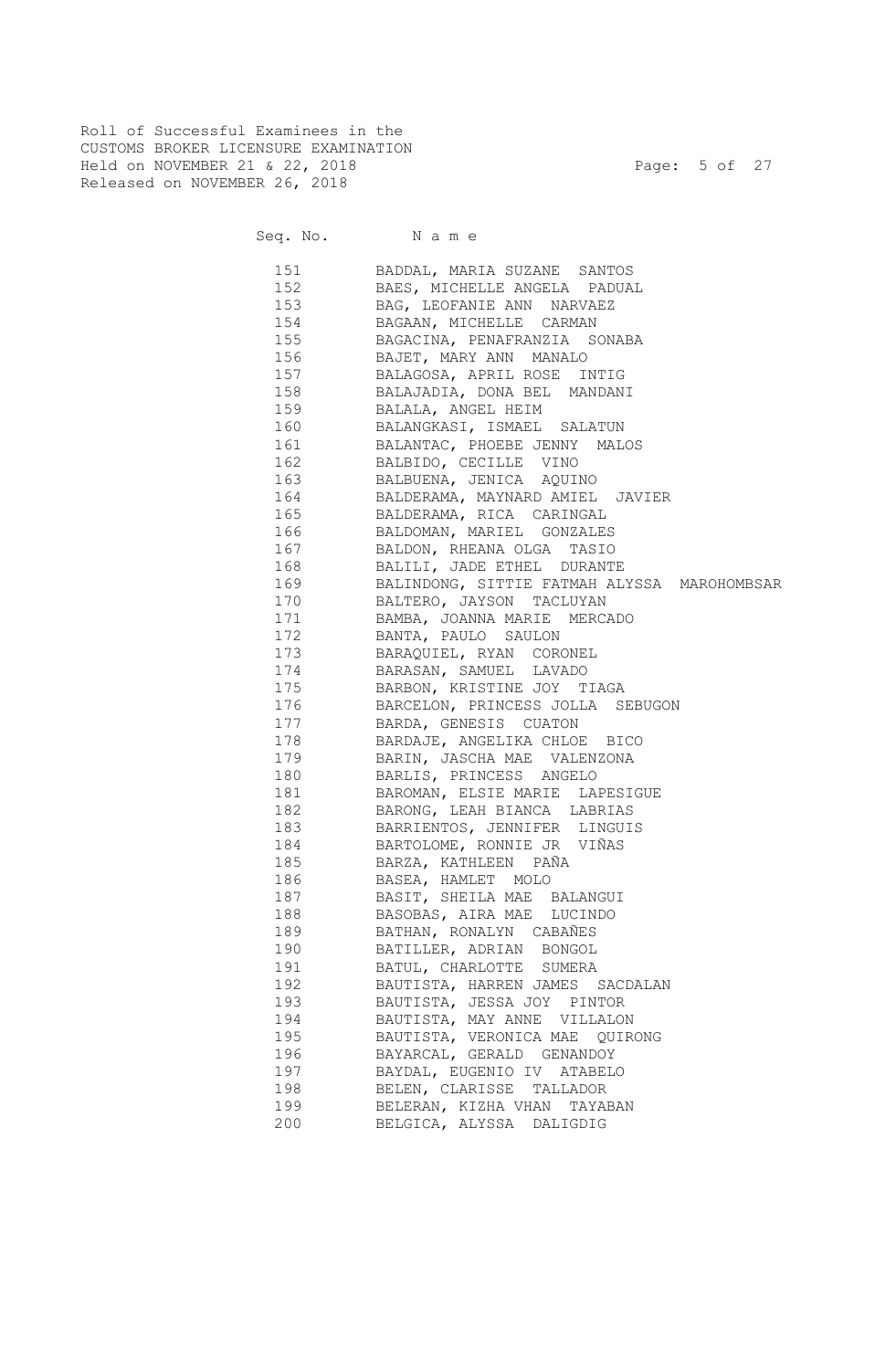Roll of Successful Examinees in the CUSTOMS BROKER LICENSURE EXAMINATION Held on NOVEMBER 21 & 22, 2018 Page: 6 of 27 Released on NOVEMBER 26, 2018

| 201        | BELINO, JOHN CHANDY ALMEDA          |
|------------|-------------------------------------|
|            | 202 BELLEZA, JENICA MAGADA          |
|            | 203 BELLEZA, JOHN REYMOND HORLADOR  |
|            | 204 BENAID, NOAH AMOY               |
|            | 205 BENGALA, JAY MONTOLO            |
| 206        | BEREDICO, BRIAN MIGUEL SEGUNDO      |
| 207        | BEREÑA, JULIA CLAIRE PALOMENO       |
|            | 208 BERGANIO, DEBBYE EASTER EDROZO  |
| 209        | BERMEJO, SHEILLA MAE MALVAS         |
| 210        | BERNAL, DAISY MAY DIMAANO           |
| 211 / 2020 | BERNARDINO, ERICA DINIO             |
| 212        | BERNARDINO, IVY TUGANO              |
|            | 213 BERNIZA, JENEBA ASERIT          |
|            | 214 BEROIN, QUEENIE MAE TABURNAL    |
|            | 215 BINAG, CHRISTIAN PAUL ESPINOZA  |
| 216        | BINAY, CHONA EVANGELISTA            |
| 217        | BINNANG, MARIVIC PALLAY             |
| 218        | BISCOCHO, JOHN PAUL TOLENTINO       |
| 219        | BISCOCHO, MERYL MAGSINO             |
| 220        | BISNAR, BROX SHIELD TELAMO          |
| 221        | BISNAR, LEI ANNE HIMALA             |
| 222        | BISTON, MOHAMMAD HUSNY MACASINDEL   |
| 223        | BITANCOR, MARA DEE PLACER           |
| 224        | BLAY, BENSON DELOS REYES            |
| 225        | BOBADILLA, RAÑA MARIE MACARANAS     |
| 226        | BOCYAGAN, VALERY HAPCHAYAN          |
| 227        | BOLISTA, GRACIEL JOY ALMAIZ         |
| 228        | BOLUHAN, DIANNA MAE ABRENICA        |
| 229        | BONALES, ARIS CONDE                 |
| 230        | BONDOC, CHRISTINE JOY TUMANG        |
| 231        | BONGCARAWAN, AMENODIN DICAMPONG     |
| 232        | BONLEON, MATTHEW BENEDICT LOPEZ     |
| 233        | BOONGALING, KATHY CASTILLO          |
| 234        | BORMATE, ANNETTE PATRICE BALABA     |
| 235        | BRAGAIS, JEMELLE RODRIGUEZ          |
| 236        | BRAVO, CHRISTIAN ZAFRA              |
| 237        | BRICIA, BIANCA MIKAELA FRANCISCO    |
| 238        | BRIONES, CHERRY MAE MATIBAG         |
| 239        | BRIONES, JARRYL ULASO               |
| 240        | BRIONES, JASSLENE PAGKALIWANGAN     |
| 241        | BRITO, AURORA ONG                   |
| 242        | BUAL, MARY GEMM BILLANES            |
| 243        | BUCETA, NICOLINE MARIE DIAZ         |
| 244        | BUENAOBRA, PRINCESS ANGELICA LACAP  |
| 245        | BUENAVENTURA, RAYNARD PAUL VALENCIA |
| 246        | BUENVIAJE, GRACE PADEROG            |
| 247        | BUHULON, KIMBERLY ASHLEY HABUNGAN   |
| 248        | BUKID, RUEL JR DELOS SANTOS         |
| 249        | BUMA-AT, ROEVA MAE OLOVERIO         |
| 250        | BUNDANG, ANJELICA BANGAAN           |
|            |                                     |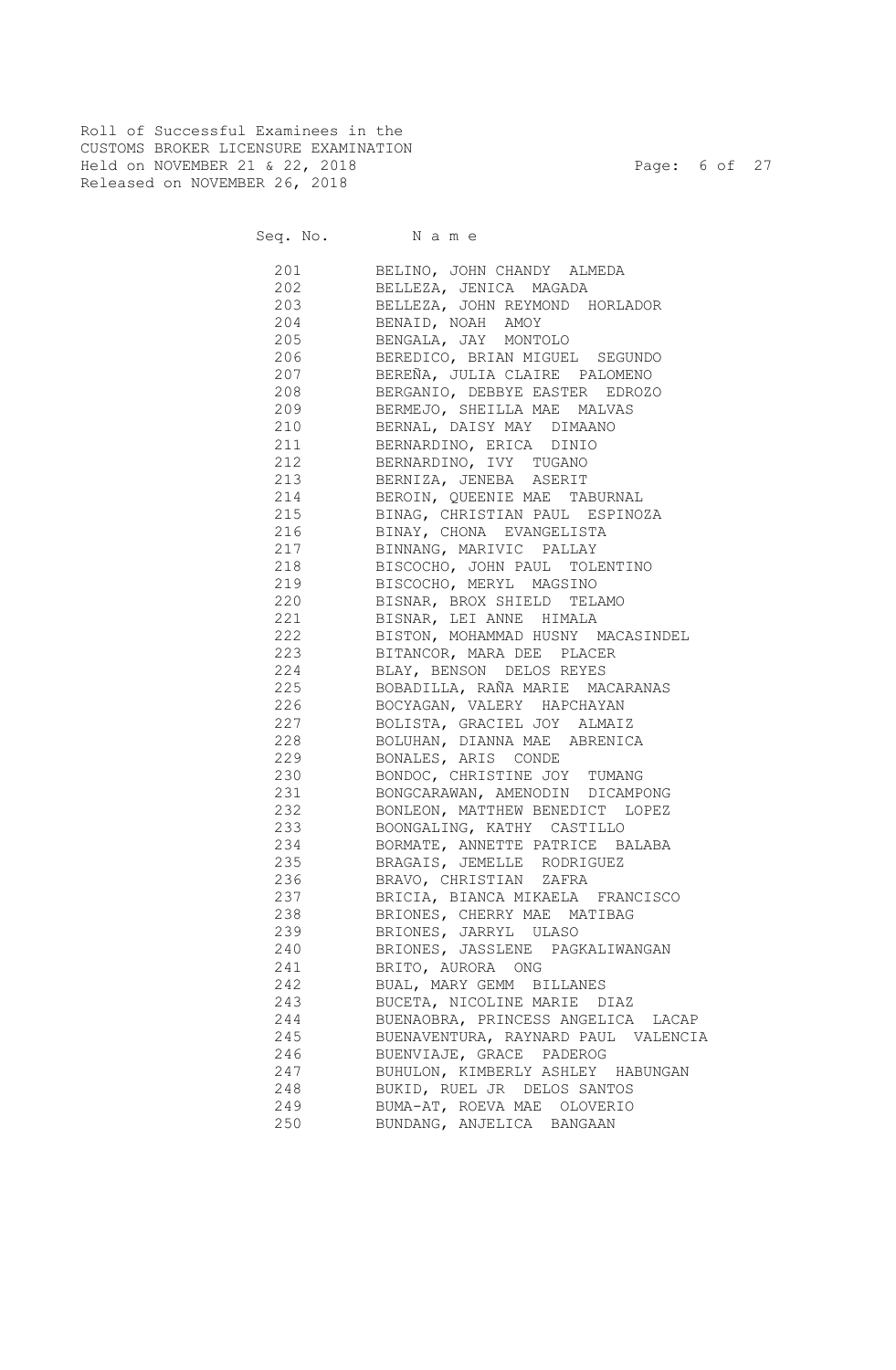Roll of Successful Examinees in the CUSTOMS BROKER LICENSURE EXAMINATION Held on NOVEMBER 21 & 22, 2018 Page: 7 of 27 Released on NOVEMBER 26, 2018

| 251 | BUQUEG, CELLY-ANN LEGUIAB                              |
|-----|--------------------------------------------------------|
| 252 | BUÑI, CHRISTIAN NICOLE GARO                            |
| 253 | CAABAS, KAREN DANGAN                                   |
| 254 | CAANG, MANUEL JR PAMBUENA                              |
| 255 | CABACUNGAN, MARIENE SAYSON                             |
| 256 | CABALLERO, DEXTER ANDING                               |
| 257 | CABANES, SHAINE MAE BELTRAN                            |
| 258 | CABATAY, KRIZZA MAE LANDICHO                           |
| 259 | CABATAÑA, RALPH URSAL                                  |
| 260 | CABAÑERO, EDWIN TORION                                 |
| 261 | CABILADAS, MA LOUELLA ALVAREZ                          |
| 262 | CABILING, MERCY MAE BACANI                             |
| 263 | CABRERA, CHRISTIAN PAUL MIRANDA                        |
| 264 | CABUBAS, MARIE GUIA STELLA FERNANDEZ                   |
| 265 | CACAO, MIKKA JUCEL MARTINEZ                            |
| 266 | CADAVEZ, JOANNA MARIE SOLANOY                          |
| 267 | CADAYONA, GRACE MARIE FLORES                           |
| 268 | CAEFILAN, JAMES RENARD YU                              |
| 269 | CAGAANAN, KOBE BRYAN PAGLICAWAN                        |
| 270 | CAIPANG, CHRIS IAN REDOBLADO                           |
| 271 | CAJUCOM, TREBOR SANQUI                                 |
| 272 | CALANO, MARY ROSE LOPEZ                                |
| 273 | CALAPATI, MA CRISTINA BATICADOS                        |
| 274 | CALI, MOBAHAR SANGBAAN                                 |
| 275 | CALMA, IVAN JAKE DE GUZMAN                             |
| 276 | CALUBHAY, VERONICA JOI CARBONELL                       |
| 277 | CALUNSAG, FITZGERARD ABOBO                             |
| 278 | CAMO, JAMAICA MANALO                                   |
| 279 | CAMPILLOS, RIZZA VALENCIA                              |
| 280 | CAMPOSANO, EDISON DE GUZMAN                            |
| 281 | CANALES, CHRISTINE JOY CASIO                           |
| 282 | CANDIDO, NOTRE DAME DELOS REYES                        |
| 283 | CANDILASA, JAMES KARLO BADAYOS                         |
| 284 | CANILLAS, KIMBERLY PAGLINAWAN                          |
| 285 | CANILLO, JONALYN CAPIN                                 |
| 286 | CANILLO, LEONORAMAY ESTEFA ABARCA                      |
| 287 | CANTIVEROS, KEVIN NUÑEZ                                |
| 288 | CANTUTAY, ANALIZA                                      |
| 289 | CAPACIA, JHUNNA ANGELEENA CERRADO                      |
| 290 | CAPAL, BASMAN MALNA                                    |
| 291 | CAPIL, VINCE<br>SUMAYANG                               |
| 292 | CAPINO, JENNYLOU ZAMOSA                                |
| 293 | CAPORAS, ANGIELICA AGAYO                               |
| 294 | CAPUA, GIOVANNI UNDANGAN                               |
| 295 | CARAIG, CARL ANTONNETH CASTOR                          |
| 296 | CARANDANG, ERLLA VARGAS                                |
| 297 |                                                        |
|     | CARANDANG, JANE LEE MALACAS<br>CARCALLAS, ANALYN LOPEZ |
| 298 |                                                        |
| 299 | CARCEDO, ALAH MADRAZO                                  |
| 300 | CARDENAS, SUZETTE<br>IMPAS                             |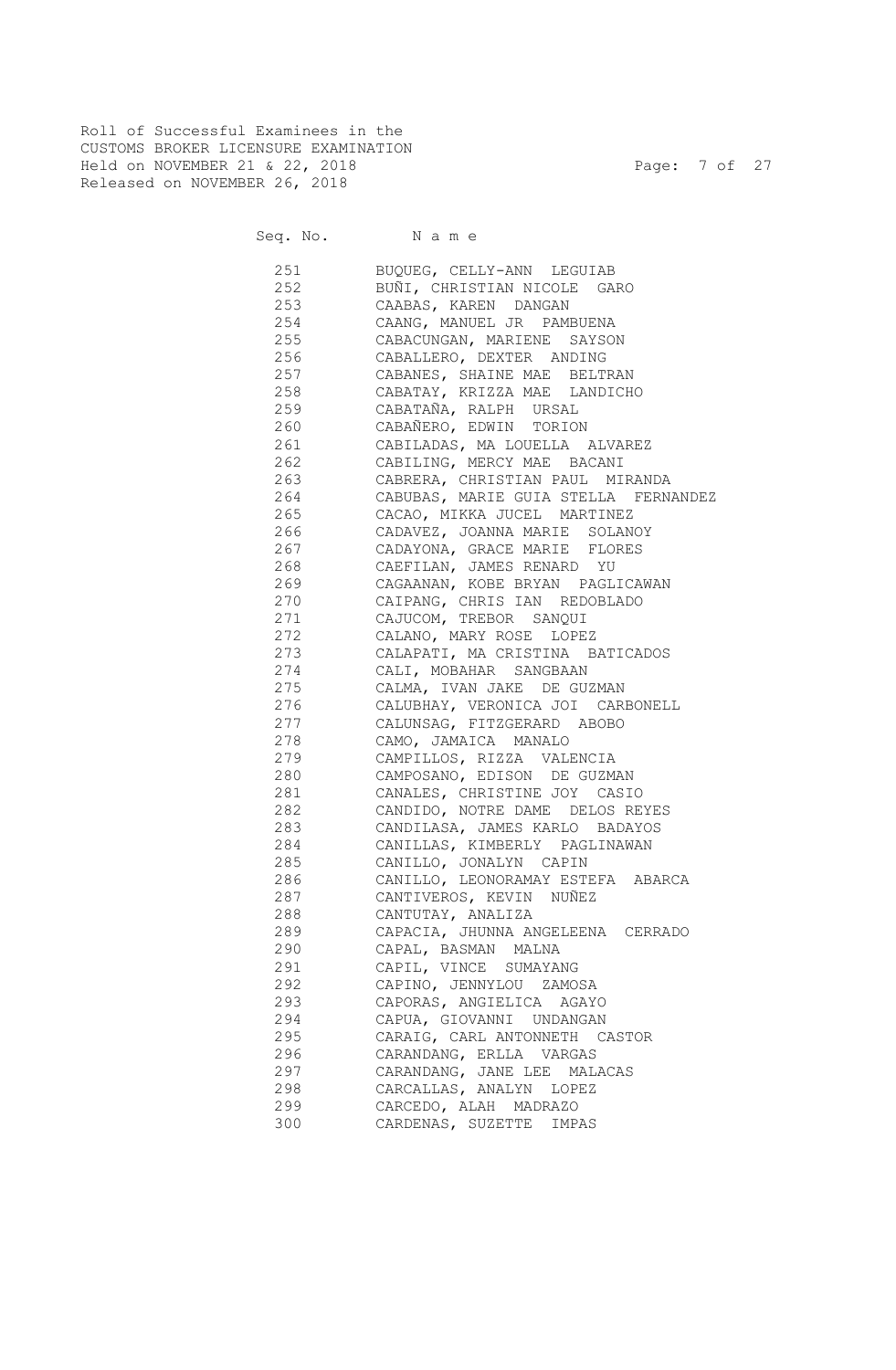Roll of Successful Examinees in the CUSTOMS BROKER LICENSURE EXAMINATION Held on NOVEMBER 21 & 22, 2018 Page: 8 of 27 Released on NOVEMBER 26, 2018

| 301 000 | CARDIÑO, KRISTIAN JAKE REJUSO    |
|---------|----------------------------------|
| 302     | CARIAGA, BEVERLY RONQUILLO       |
| 303 30  | CARIÑO, ODESSA NECIO             |
| 304     | CARLOS, LEONOV ZEDEK MENDOZA     |
| 305     | CARUZ, JIFFY CANASARES           |
| 306 300 | CASA, KRISY MAE PEDROSO          |
| 307 300 | CASABAR, JULIE FE MANZANO        |
| 308 30  | CASAPAO, SHERVINCENT VASQUEZ     |
| 309     | CASAS, ZAIDE MISA                |
| 310     | CASENAS, CARLO LAD               |
|         |                                  |
| 311     | CASTELO, EDISON CANTOR           |
| 312     | CASTELO, JOHN MICHAEL TAPANG     |
| 313     | CASTILLO, MARIDEL GRAYDA         |
| 314     | CASTILLO, SHANINE MIVES BATAYCAN |
| 315     | CASTRO, JENINA JANE DAVID        |
| 316     | CASTRO, KIMBERLY MAE BUYAO       |
| 317     | CASTRO, MARIA CRISTINA PICAR     |
| 318     | CATAPANG, PATRICIA ENRIQUEZ      |
| 319     | CATAPAT, ALDRYN JAMES BENDAÑA    |
| 320     | CAUZON, ARA JOY JAVIER           |
| 321     | CAYANONG, EJAYE MENDOZE          |
| 322     | CAYBOT, EDA AIRA BINAYON         |
| 323     | CAÑAL, VENANCIO JR BALILI        |
| 324     | CAÑALITA, ROI CONDESA            |
| 325     | CAÑETE, CARMEL SAROCAM           |
| 326     | CAÑETE, ELIZABETH ALISER         |
| 327     | CAÑEZAL, JERON PACUBAS           |
| 328     | CAÑON, ELGEN KINGSWILL ABELLA    |
| 329     | CEBALLOS, NISSI JEAN MANATAD     |
| 330     | CELYON, RICHARD MORTEZ           |
| 331     | CENTINO, ELREEN JANA GLOR        |
| 332     | CEREZO, VHE JHANE MACATANGAY     |
|         |                                  |
| 333     | CHAN, GLEND PATRICK HAGUY        |
| 334     | CHAVEZ, ALVIN MARUNDAN           |
| 335     | CHAVEZ, SHELLA MAE MAURIN        |
| 336     | CHIAPCO, CHELSEA GONZALES        |
| 337     | CHISPA, DEBBIE JOIE DELOS SANTOS |
| 338     | CLEOFE, FREDERICK PERMEJO        |
| 339     | CLERIGO, GLENN OLFINDO           |
| 340     | CLIMACO, GWEN HYACINTH ESPINOZA  |
| 341     | COLEGADO, MARIEL GUARDIANO       |
| 342     | COLINDON, MICHELLE HIPOLITO      |
| 343     | COMBATE, KAREN CALMA             |
| 344     | COMIGHOD, RYAN ALCARIA           |
| 345     | CONTRERAS, EDWARD KENNEDY AGUADO |
| 346     | CORBITO, JOMEL BASISTER          |
| 347     | CORDERO, AUBREY ROSE LABAJO      |
| 348     | CORDERO, GIRLIE TORRES           |
| 349     | CORO, JAYSON CASAPAO             |
| 350     | CORONAS, JENNY BABE VALDE        |
|         |                                  |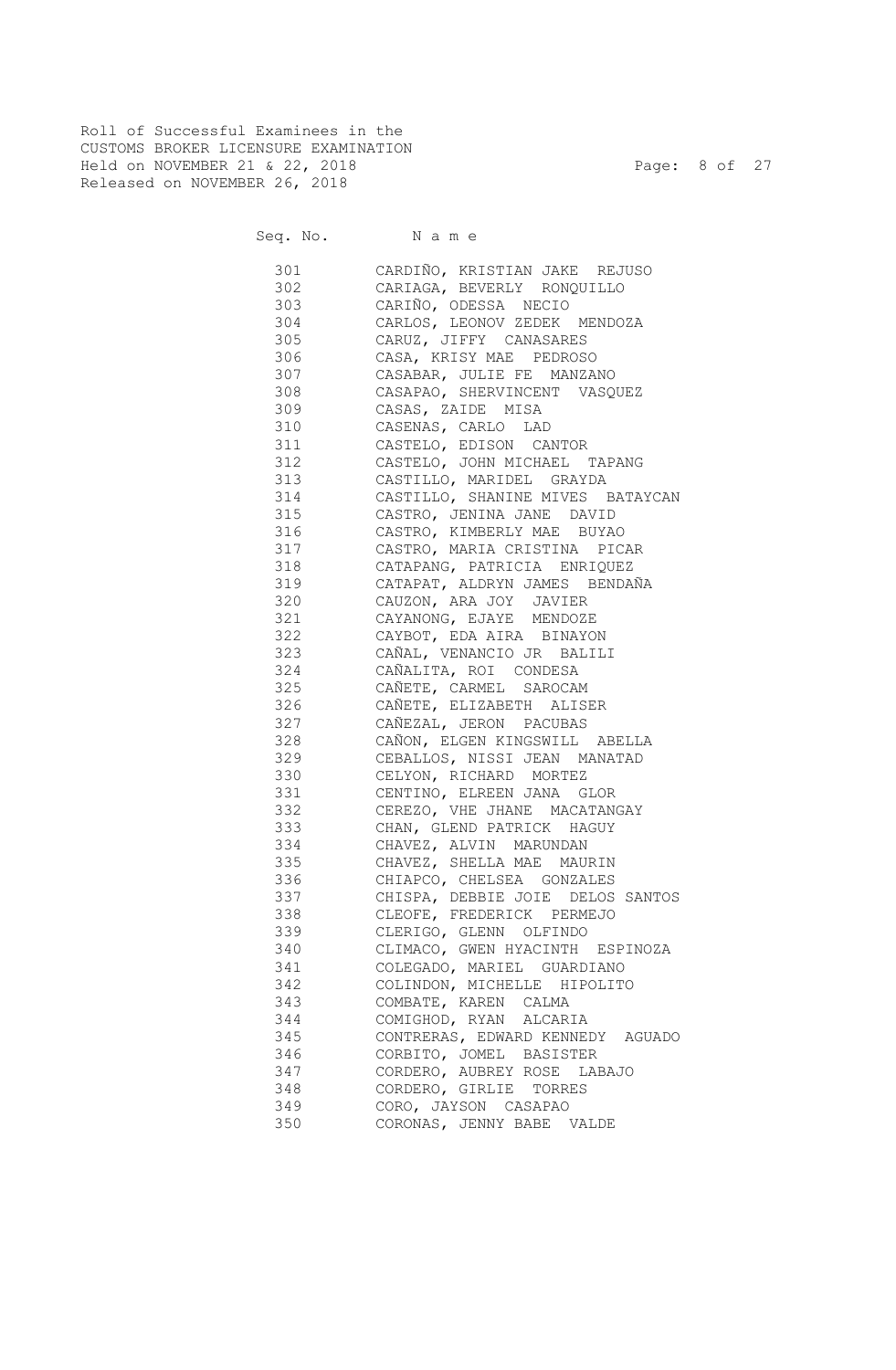Roll of Successful Examinees in the CUSTOMS BROKER LICENSURE EXAMINATION Held on NOVEMBER 21 & 22, 2018 Page: 9 of 27 Released on NOVEMBER 26, 2018

| 351 | CORONEL, JOHN PATRICK MUNGCAL            |
|-----|------------------------------------------|
| 352 | CORPUZ, ALDRIN IAN PERALTA               |
| 353 | CORPUZ, GENRE ROXAS                      |
| 354 | CORPUZ, JED JOACQKIM LURZANO             |
| 355 | CORTES, STEPHEN JUDE MARCAIDA            |
| 356 | CORTEZ, KRISHA MA TES                    |
| 357 | CORTIGUERRA, ANNA MARIE FESARITON        |
| 358 | CRISOSTOMO, KEVIN PAMPILO                |
| 359 | CRUDA, CRYSTYL DAWN LAPINIG              |
| 360 | CRUZ, JONATHAN ABIEL BALTAZAR            |
| 361 | CRUZ, POLLYANNA DEPASUPIL                |
| 362 | CUARES, JOHN BENEDICT ELICO              |
| 363 | CUARESMA, TRISHA JOYCE PEREZ             |
| 364 | CUBAR, ALLAN DALE DACUTIN                |
| 365 | CUESTA, JOSE LORENZO SANTOS              |
| 366 | CUEVAS, ADRIAN CABESAS                   |
| 367 | CUILAO, TEREZA MARIE TAPNIO              |
| 368 | CUIZON, CHARLAINE ANNE PRINCESS BERONGOY |
| 369 | CULILI, MARIA EUNICE GRANADO             |
| 370 | CULTURA, ALLEN CUETO                     |
| 371 | CUMAYAS, JEREMY TUQUERO                  |
| 372 | CUMMINS, PRINCESS PALMERO                |
| 373 | CUNANAN, LARRIANA VELUZ                  |
| 374 | CUNANAN, RONALYN DAMIAN                  |
| 375 | CUNANAN, TRICIA DANICA TUBBAN            |
| 376 | CURATO, DARYLL MOLAY                     |
| 377 | CURITANA, CARL BRYAN AGUB                |
| 378 | CUTARAN, PRINCE ACE LANGUIDO             |
| 379 | CUYOS, SARAH KAY NIERVES                 |
| 380 | DAAN, JOBETH GUILLEMER                   |
| 381 | DABAN, EDREI KEITH MACAPAWA              |
| 382 | DADA, CAMILLE JANE CELESTIAL             |
| 383 | DADULA, JIMS EDILLON                     |
| 384 | DAGALANGIT, IRAHATA ADIL                 |
| 385 | DAGTA, LIBERTY MADO                      |
| 386 | DALAGAN, GLEN CANTO                      |
| 387 | DALISAY, MICHAEL JOHN ASUNCION           |
| 388 | DALMACION, JENNIEVIVE FRADELLA           |
| 389 | DALUMPINES, KEREN SAMBAJON               |
| 390 | DANA, JUSTINE MAE FARNACIO               |
| 391 | DAQUE, CHRISTINE BUSTILLO                |
| 392 | DARAWAY, MA CRISTINA BAUAT               |
| 393 | DARAYDO, LEAH MAE MASIGA                 |
| 394 | DATUMANONG, JOHARI DATUMANONG            |
| 395 | DAYANDAYAN, AIRA MENDOZA                 |
| 396 | DE ANDRES, SHARLENE SUAN                 |
| 397 | DE ASIS, JOY ALCARAZ                     |
| 398 | DE CASTRO, VON EIMEREN DIAMANTE          |
| 399 | DE CHAVEZ, CHRISMAE GEM BIEN             |
| 400 | DE LA RAMA, MA EDEN PIGAR                |
|     |                                          |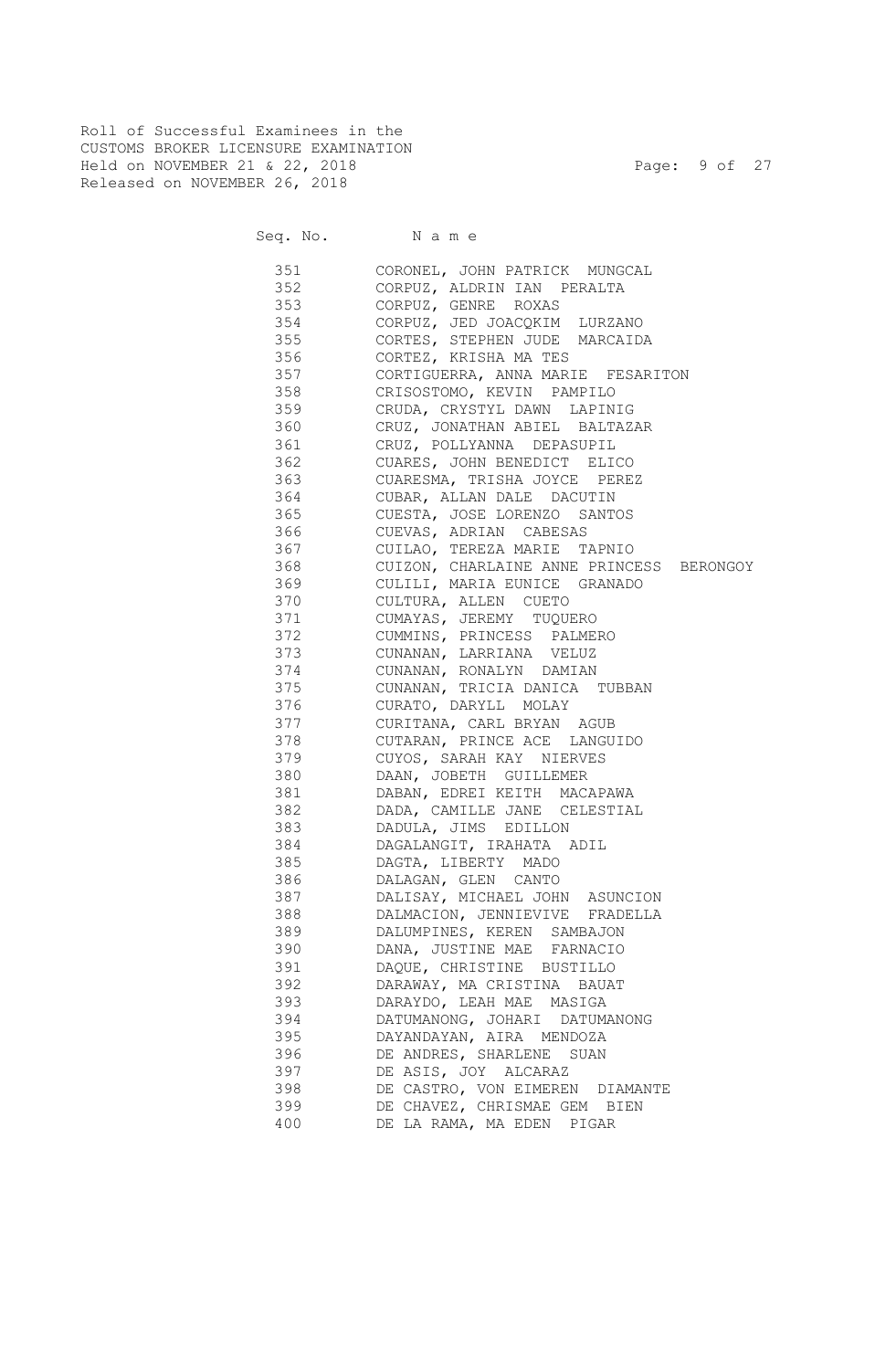Roll of Successful Examinees in the CUSTOMS BROKER LICENSURE EXAMINATION Held on NOVEMBER 21 & 22, 2018 Page: 10 of 27 Released on NOVEMBER 26, 2018

| 401       | DE LA VEGA, HANNAH MARI ZOSA         |
|-----------|--------------------------------------|
| 402       | DE LA VICTORIA, KHEA CARISSE DE ASIS |
| 403       | DE LAS ALAS, MYKA MARIEL ROMANES     |
| 404       | DE LEON, JERWIN DAVE ANDRES          |
| 405       | DE LEON, MARK LOUIE DELAN            |
| 406       | DE LOS REYES, MARY JOY RAMOS         |
| 407       | DE LOS SANTOS, VANESSA ELLANA        |
| 408       | DE PIO, HAYDEE BLATERIA              |
| 409       | DE ROXAS, KRYSTELLE FAYE PAALA       |
| 410       | DE SAGUN, AYRA KRISTEL BLASURCA      |
| 411       | DE VILLA, GLADYS CRISLE CORO         |
| 412       | DEAN, DYNALENE NABING                |
| 413       | DECENA, JESTER MORENO                |
| 414       | DEDOYO, KATHLEEN LORRAINE ESPINOSA   |
| 415       | DEGAMO, CHRISTIAN LOUIE ROQUE        |
| 416       | DEL MUNDO, ANDREI JAN ALMACEN        |
| 417       | DEL MUNDO, NINA MARIE BAUTISTA       |
| 418       | DEL PILAR, ROELSON GURREA            |
| 419       | DEL ROSARIO, CHRISTINE JOY VALLO     |
| 420       | DEL ROSARIO, MALIK PAEZ              |
| 421       | DELA CRUZ, ELLAINE CLYD TAPAWAN      |
| 422       | DELA CRUZ, MARY GRACE LACANILAO      |
| 423       | DELA CRUZ, RONALD IAN TUAZON         |
| 424       | DELA CRUZ, RYAN MILLANES             |
| 425       | DELA CRUZ, WENDY JANE MARCELO        |
| 426       | DELA LUNA, KURT DARYLL CAMACHO       |
| 427       | DELA ROCA, ANGELO BALBALOSA          |
| 428       | DELFIN, GISELLE ABANADOR             |
| 429       | DELOS REYES, GILLIAN NATIVIDAD       |
| 430       | DELOS REYES, HANNAH NACION           |
| 431       | DELOS SANTOS, HONIELY SISO           |
| 432       | DELOS SANTOS, IAN SERRANO            |
| 433       | DELOS SANTOS, JOSEPH ASUPAN          |
| 434       | DESDER, CRISELDA MISA                |
| 435       | DESLATE, MARIELLE ANNE DIGNADICE     |
| 436 7     | DEVARA, RONNEL TESTON                |
| 437 — 137 | DEVERO, MARY JOY SASIL               |
| 438       | DEZA, KEHSA KLYCE HUERGULA           |
| 439       | DIAMANTE, RUTHCHENCRIS TRAIGO        |
| 440       | DIAZ, GERALD SAN PEDRO               |
| 441       | DIAZ, MARY JOIE HAYAG                |
| 442       | DICAG, PATRICIA ANNE REQUELMAN       |
| 443       | DIENTE, APRIL GRACE ROSAL            |
| 444       | DIMALANTA, ANNA CHRISTY DE MESA      |
| 445       | DIMAPORO, JOHAIFA LUMABAO            |
| 446       | DIMZON, NINA JOIE RIVERA             |
| 447       | DINEROS, JANICA SUAL                 |
| 448       | DINGIL, ROBIN DAQUIOAG               |
| 449       | DINGLASAN, ANNA MARIE RIVAS          |
| 450       | DIPATUAN, NOSAIR BOLOTO              |
|           |                                      |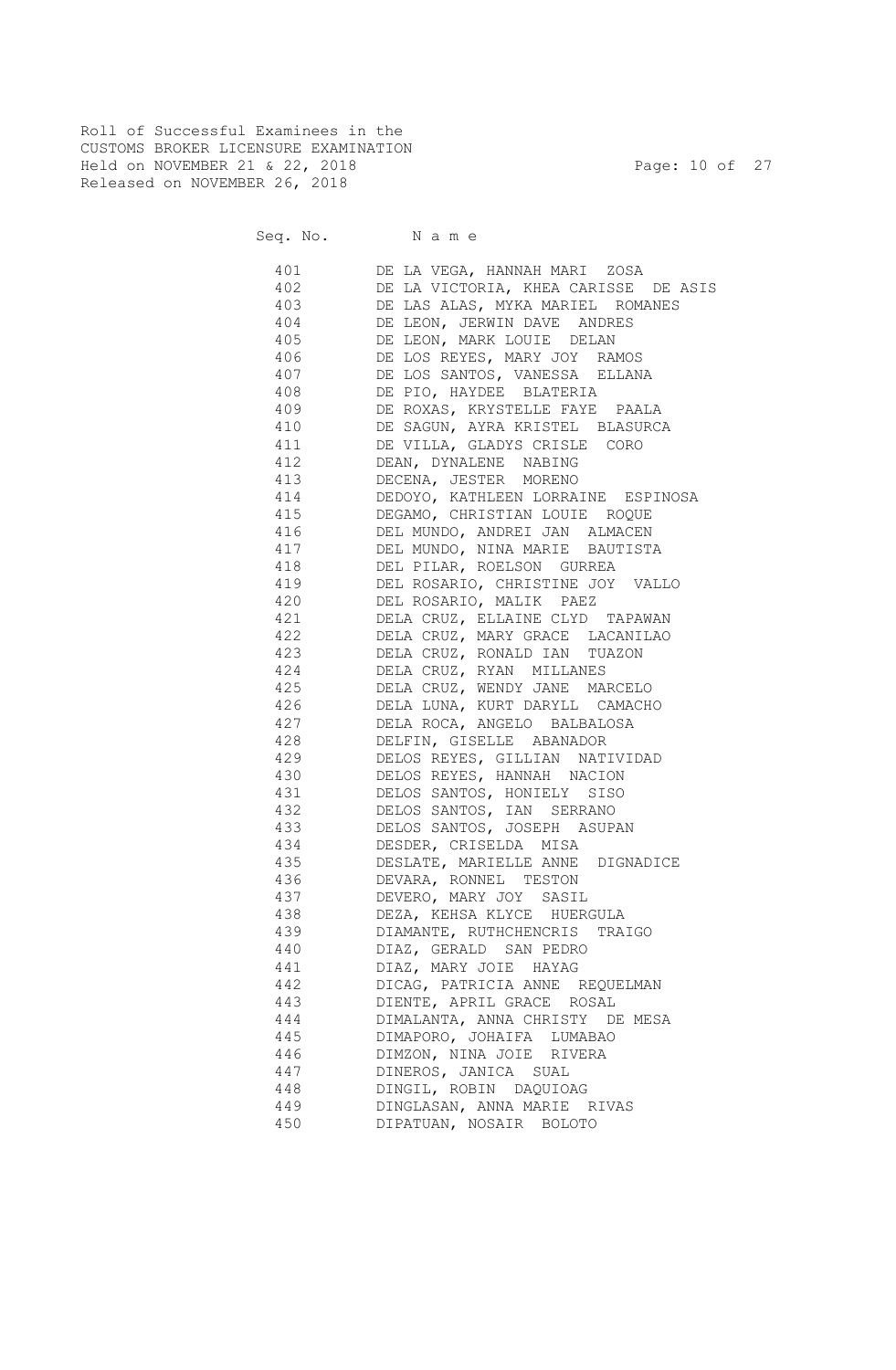Roll of Successful Examinees in the CUSTOMS BROKER LICENSURE EXAMINATION Held on NOVEMBER 21 & 22, 2018 Page: 11 of 27 Released on NOVEMBER 26, 2018

Seq. No. Name

 451 DITAN, MEREL CLAIRE PASILBAS 452 DITCHELLA, CATHY HERRERA 453 DOLIENTE, RONA MARIE PARAN 454 DOLIM, ELLA LYN PERGES 455 DOLOT, JOSEPHINE BOLONGAITA 456 DOMINGUEZ, ALLEN BIANCA ALCAZAR 457 DONASCO, SHAIRMAINE DELATOR 458 DONES, STEPHANIE ESTABAYA 459 DONGON, MARIA JESSILYN PARAGOSO 460 DORADO, ANGEL MAY CABAYA 461 DRAGUIN, STEFANIE DALINDIN 462 DRILON, MARICAR GOMEZ 463 DUBDUBAN, ABBYGEEL SANTANDER 464 DUEÑAS, RHEALYN MAGNAYE 465 DUGENIA, KIT CHLOE VALDEZ 466 DULNUAN, VENUS EDCHE 467 DUMADAUG, HANNAH LEA DELA PEÑA 468 DUMALE, ROBELLE SUBIA 469 DUNCOMBE, DIVINE FREDERIQUE DACUDAO 470 EBAROLA, ALAN VILLARIN 471 ECLIPSE, ALFIE KEN BARRETO 472 ELANE, NEIL JESTER LAPUZ 473 ELIPE, HENRY ELECTORES 474 ENCARNADO, JULIUS ANGELO ANURAN 475 ENDENCIO, MA KRISTINA CLAUDINE FRANCISCO 476 ENRIQUEZ, MARIA LYKA LUCAS 477 ENRIQUEZ, ROWENA REYES 478 EPAN, RANGEL DEXTER DE CASTRO 479 EPIS, GENA MAE QUIAMJOT 480 ERMAC, NEIL AGA 481 ESCALDERON, MICHELLE ANNE DOMINGO 482 ESCULTURA, ARVIN JAY GALIT 483 ESPELETA, SHINNA MAE MANALO 484 ESPERAS, NIMRODE NIMO 485 ESPINOSA, MARICAR MAS 486 ESPINOSA, MARYROSE DASMARINAS 487 ESPINOSA, SHYENE AMANCIO 488 ESPIRITU, ALICIA MICHELLE ASENCIO 489 ESPIRITU, ANGELICA CASEQUIN 490 ESPIRITU, ERICKA FORTES 491 ESPIRITU, JOHN ANDREW ACUÑA 492 ESPIRITU, MARYANN JOY DELGADO 493 ESQUIVEL, SHAIRA LANCE BERMAS 494 ESTABILLO, KARINA MAE VILLANUEVA 495 ESTEBAN, MARK ANGELO PRIETO 496 ESTILLOSO, MARY GRACE MORALES 497 ESTRELLA, MARJORIE PILAR 498 ETRATA, KATHRINA VITALISTA 499 EVANGELISTA, MARIEL AURELLANA 500 EVANGELISTA, MARK CEDRIK CUASAY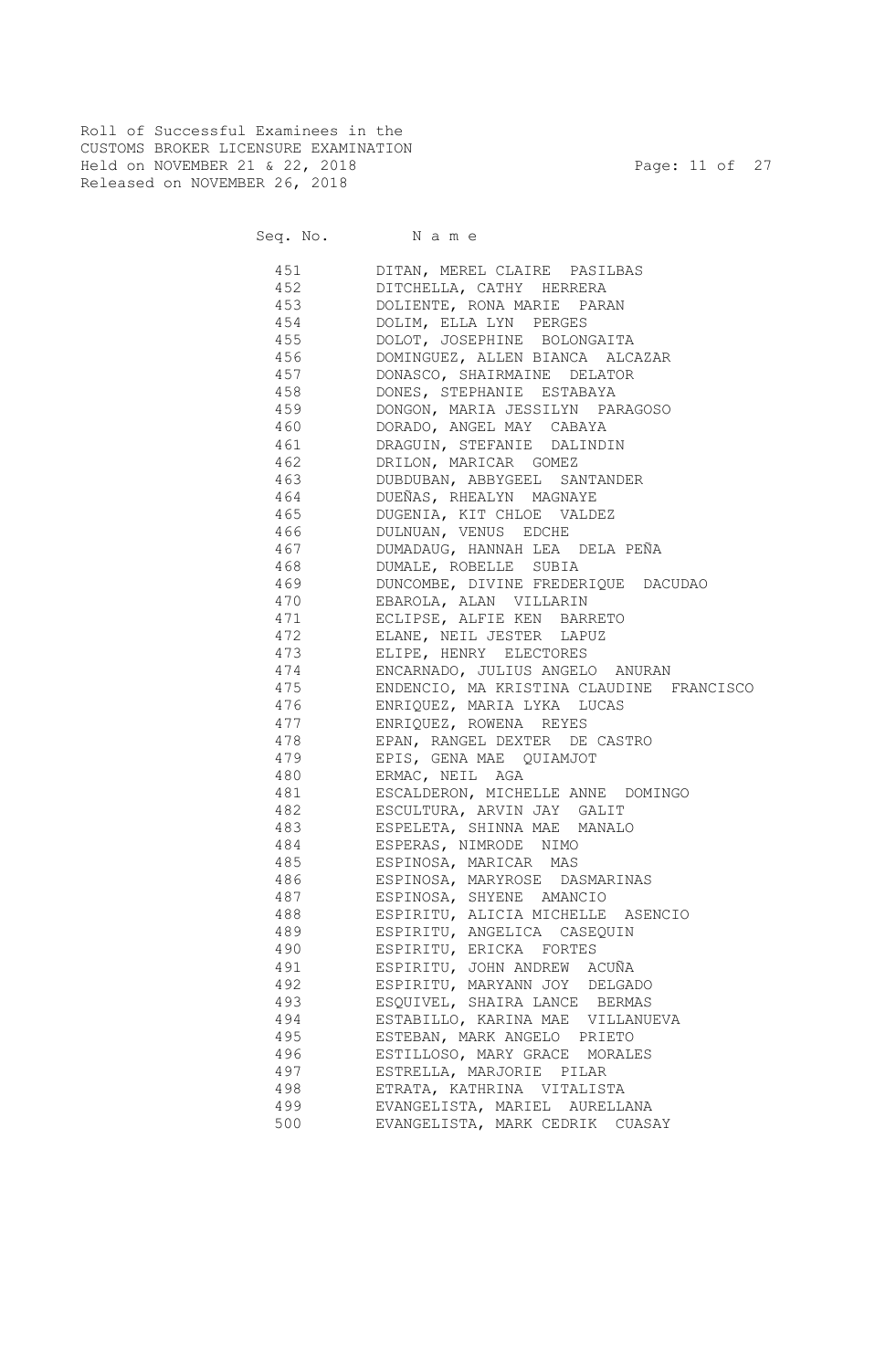Roll of Successful Examinees in the CUSTOMS BROKER LICENSURE EXAMINATION Held on NOVEMBER 21 & 22, 2018 Page: 12 of 27 Released on NOVEMBER 26, 2018

| 501 | EVAROLA, MICHAEL JOSEPH DASIAN                                     |
|-----|--------------------------------------------------------------------|
|     | 502 FABICO, JEREMIE DUNGCA                                         |
|     | 503 FAJARDO, LORAINE ISANAN                                        |
|     | 504 FALOGME, PEARL LICHELLE FACTOR                                 |
|     | 505 FAMUCOL, CHARMAINE MAE DULLA                                   |
|     | 506 FELIZAR, JOHN RAY TADENA                                       |
|     | 507 FENOL, MARY JILLIAN HETEROZA                                   |
| 508 | FERNANDEZ, ANGELICA PACAYRA                                        |
| 509 | FERNANDEZ, SHAIRA MAY BATAC                                        |
| 510 | FETALVERO, JOSHUA GILLADO                                          |
| 511 | FLAVIANO, MELODY ALCASID                                           |
| 512 | FLORES, ESEL JOHN                                                  |
| 513 | FLORES, JANNE ANJELLE ESCAREZ<br>FLORIANO, GERALD AMAR<br>EDAM III |
| 514 |                                                                    |
| 515 | FRAN, KEITH KATHERINE BALAGTAS                                     |
| 516 |                                                                    |
| 517 | FRIA, HANNAH MAYE REYES<br>FUENTES, CARMILLE NILLOS                |
| 518 | GABIA, LYKA JOY BANAYBANAY                                         |
| 519 | GABRIEL, HELEN BARRIOS                                             |
| 520 | GABRIEL, JONELYN RAMADA                                            |
| 521 | GABRIEL, MARJORIE MALIBIRAN                                        |
| 522 | GABRIEL, PAOLO TABARES                                             |
| 523 | GADAINGAN, RAY VINCENT BRILLANTES                                  |
| 524 | GADIAN, CHRISTINE TAGALOG                                          |
| 525 |                                                                    |
|     | GAGOTE, MERRY ANGELIE DANCIL                                       |
| 526 | GALANG, MARY JOY ABELLA                                            |
| 527 | GALLENITO, MARY CHIN-CHIN ALABAN                                   |
| 528 | GALOPE, EDELYN MULATO                                              |
| 529 | GAMAS, KIMBERLY JOY ABAD                                           |
| 530 | GAMBOA, JOYANA LEE CANTILLON                                       |
|     | 531 GAPUSAN, BRYAN JOHN TORRAZO                                    |
|     | 532 GARBIN, MAERYLL JOY PERMO                                      |
|     | 533 GARCIA, ANGELETTE MARIE BALITA                                 |
|     | 534 GARCIA, APRIL ROSE CANTOS                                      |
|     | 535 GARCIA, CHARMINE CUSTODIO                                      |
|     | 536 GARCIA, MA ANNA MENDOZA                                        |
|     | 537 GARCIA, VHYNNE IRAH AMBAYEC                                    |
|     | 538 GARCIA, VINCENT JOHN CAGAS                                     |
| 539 | GARCIANO, CLARK KENT                                               |
| 540 | GARCIANO, JOHN MARK ABELLERA                                       |
| 541 | GARZON, KENTH FRANCISCO                                            |
| 542 | GATDULA, RAY DOMINIC GOMEZ                                         |
| 543 | GATPANDAN, JAY BRAGAIS                                             |
| 544 | GATUMBATO, CALVIN ASIS                                             |
| 545 | GAW, ADRIAN JO HERNANDEZ                                           |
| 546 | GAYNILO, JOHN ROLAND BARAL                                         |
| 547 | GELLEGO, KRYSTELLE MAGBANUA                                        |
| 548 | GENERALE, IRAH JANE RAMOS                                          |
| 549 | GENEROSO, JOHN FRANCIS SANGALANG                                   |
| 550 | GENOSAS, NICKHOLAI JIMM MANGMANG                                   |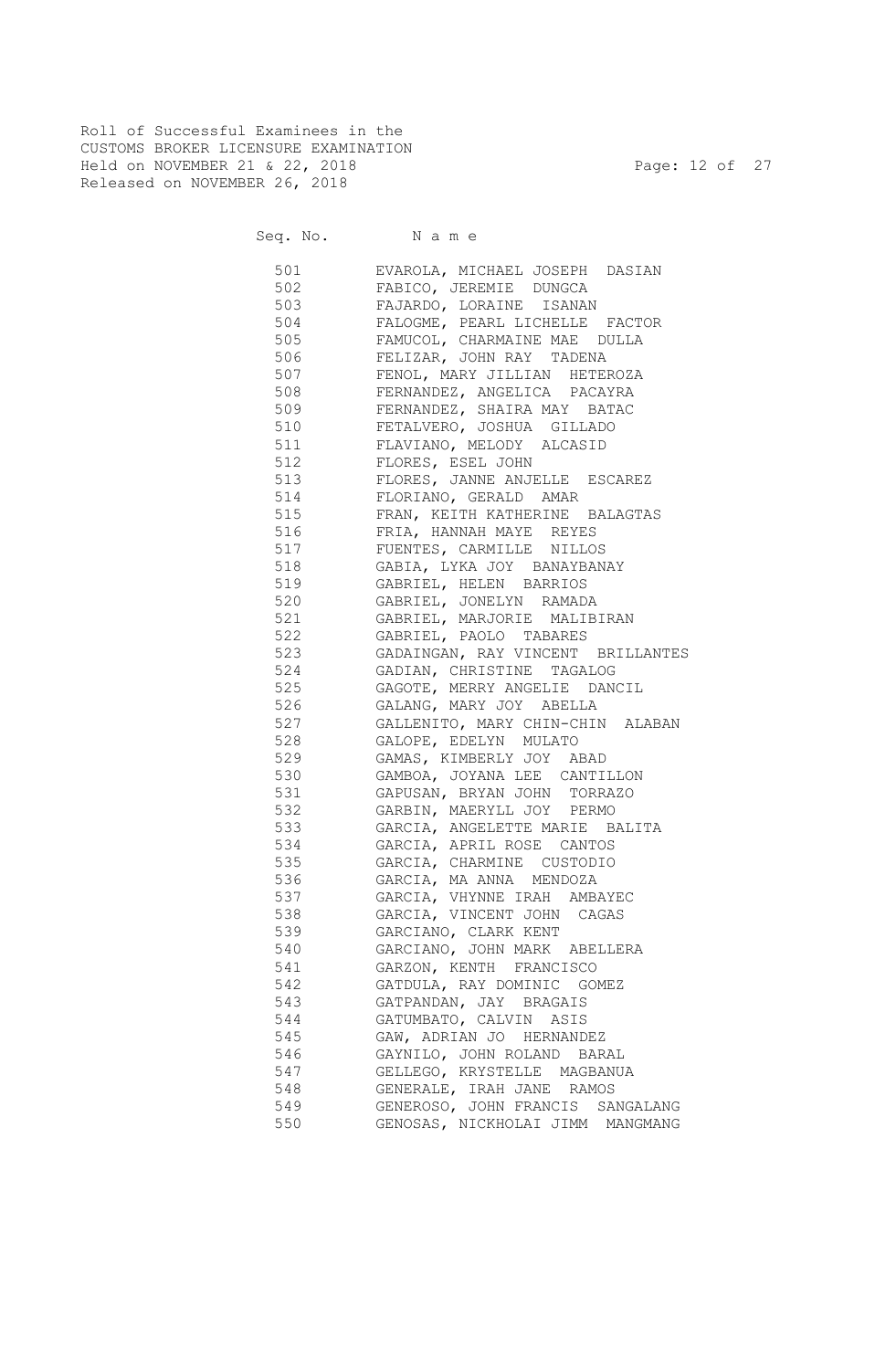Roll of Successful Examinees in the CUSTOMS BROKER LICENSURE EXAMINATION Held on NOVEMBER 21 & 22, 2018 Page: 13 of 27 Released on NOVEMBER 26, 2018

Seq. No. Name

 551 GEPULANE, GINO GREPO 552 GERNE, ANGELIE GALLANO 553 GESIM, ETHEL AMARADO 554 GIANAN, JALEN BAITAN 555 GICALE, KYLE OLIVEROS 556 GLARIANA, KRISTELLE MAE TABOADA 557 GLOR, JOY QEANA REALO 558 GONZALES, HAROLD IAN MACTAL 559 GONZALES, PAUL DAVE SECRETARIA 560 GONZALES, ROSE DIANE MANILA 561 GONZALES, SHARMAINE JUAREZ 562 GRACIA, JERLINA PUGIO 563 GRAFIL, ELSBETH DE VERA 564 GRAVINA, RECHELLE ANN LUGTU 565 GROSPE, EVANGELINE MAE MORES 566 GUARNES, CELSON KALKI JUANILLO 567 GUERRA, ANDRIA DYAN LACHICA 568 GUEVARA, ANGELA KAYE LAPUS 569 GUEVARRA, JEERIKA MANRIQUE 570 GUIAS, JENNY BOJOS 571 GUILLERMO, CITTADEL ENRIQUEZ 572 GUIMAL, LESLIE DAPITON 573 GUINTO, MARIE CLARISSE ELLO 574 GUIPETACIO, JAZEL MAE RAMA 575 GUIRON, AIRRA KASSANDRA MORALES 576 GULOY, CHARINE QUENCY MIJARES 577 GUTIERREZ, EARNST NICOLLI CUIZON 578 GUTIERREZ, PAULYN BRAGA 579 GUTIERREZ, RANIA MAE ELEJORDE 580 GUZMAN, JAN RICO GALVEZ 581 H NASSER, ABDUL KAHHAR DIRANGGOIN 582 HACKETT, SHEILA MARIE SOMBRES 583 HAPAY, MICHAEL TAYONGTONG 584 HAPITA, GALE TRISHA ALVARICO 585 HAYAG, CARINA JOY SOSA 586 HAYAG, KEY MARK GIPALA 587 HEDCHUGAN, JIRAH BONOGNA 588 HENIEL, ENA CAMILLE 589 HERNANDEZ, JOHN DOMINIC MAGSAYSAY 590 HERNANDEZ, RONJO HERDZ ALANO 591 HERRERA, LORISA PILA 592 HILA-OS, ANALOU APARENTE 593 HINGADA, IRA JADE JALIMBAWA 594 HINGPIT, MICHAEL ONDES 595 HIPOLITO, JOHN CLINTON SOBREPEÑIA 596 HTUN, KHIN YEE YEE TULAO 597 HUNGGAY, JOHN RAY RIVERA 598 IBAÑEZ, MARY JOYCE VILLENA 599 IBRAHIM, MARJAN LAGUINDAB 600 IBRAHIM, MOHAMMAD HASHIM RAMBER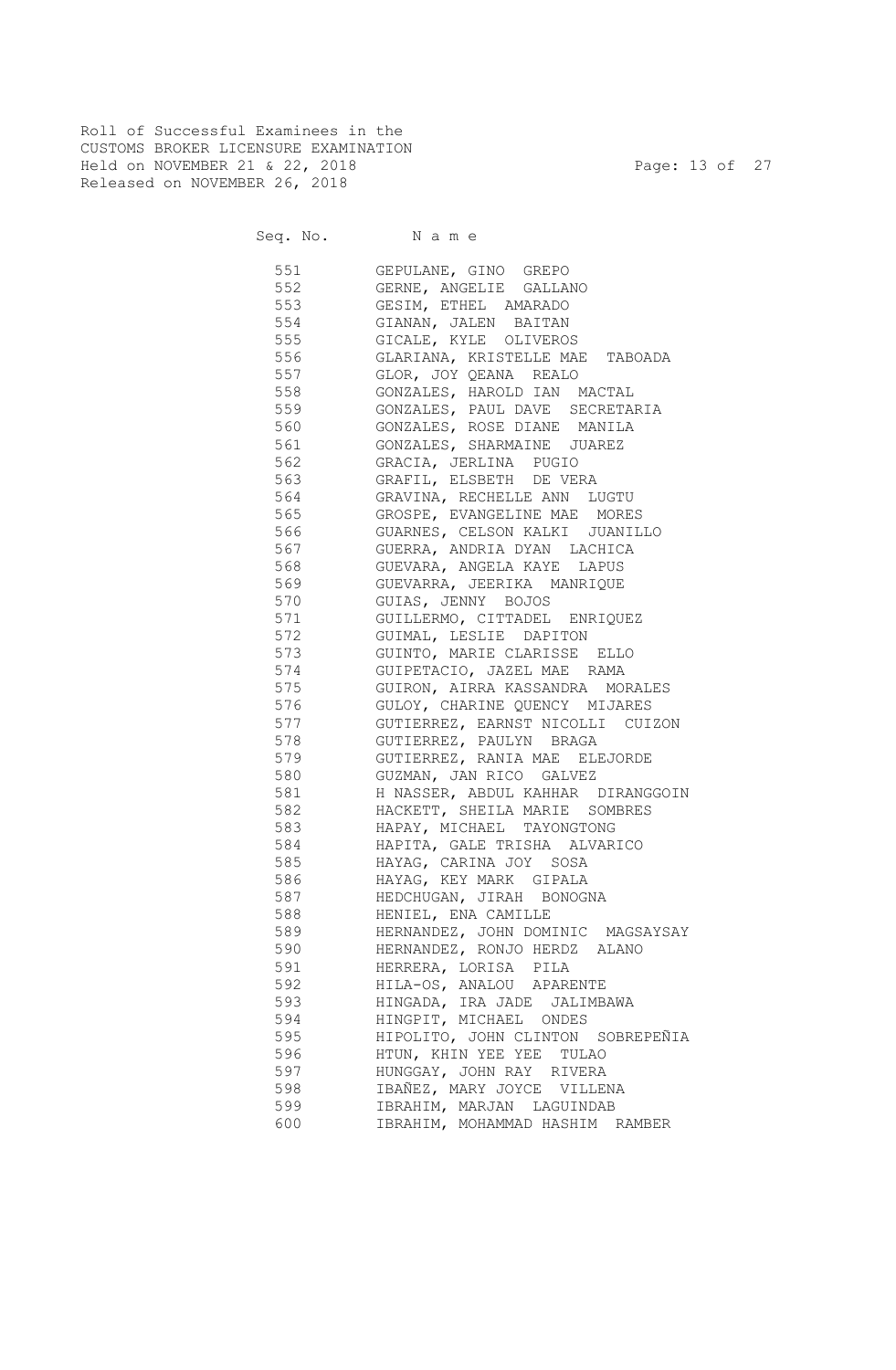Roll of Successful Examinees in the CUSTOMS BROKER LICENSURE EXAMINATION Held on NOVEMBER 21 & 22, 2018 Page: 14 of 27 Released on NOVEMBER 26, 2018

Seq. No. Name

 601 ICO, JESFER GARCIA 602 IGNACIO, GEAPRIL PARIDO 603 ILAGAN, IAN DANIELLE SUANCO 604 ILAO, EILLAH JANICA DUMDUMAYA 605 ILAO, MARLON GREG FERRANDO 606 ILAYA, JANET LUCHAVEZ 607 ILISAN, KATE ABIGAIL RONCESVALLES 608 ILOCO, RONABETH MESINA 609 INABANGAN, MCKEVIN TOLOSA 610 INCOGNITO, MELANIE TOMAS 611 INFANTE, MATT GELLO TRAQUIÑA 612 INGENTE, EDWARD JOHN ESTEBAN 613 INGKING, JOVENIEL CASALDA 614 INSIGNE, SLASH ACE AGUILOS 615 INTONG, MARLON DOBLICO 616 INVENTADO, MICHELLE GLOUELLE BRAZA 617 IPONG, GEE LYKA ZAMORA 618 ISON, VERONICA CAMILLE GARCIA 619 IÑOLA, JASMINE ZENNIA ALVAREZ 620 JABAT, FRANCISCO PAOLO VITTO 621 JACINTO, ALEXANDER CABRERA 622 JACOBO, AMYLOU ABESAMIS 623 JACOBO, MARVIN JOHN ADORABLE 624 JAKILAN, ANHAR ANTONIO 625 JALALUDDIN, DAMSID BIOLANCO 626 JALALUDDIN, MADZHAR LASAMUL 627 JALLORINA, JENNY AYA RAMOS 628 JALOS, MARC JOHNDEL CANDELARIO 629 JANDOC, RONALD JR TROGON 630 JANORAS, KIM JOSEPH PIÑAFLORIDA 631 JARDELEZA, SHIELA MARIE PALMITOS 632 JARDIN, ALBERT KIM LUMBAD 633 JARDIN, DOROTHY 634 JAROPOJOP, DOMIE VILLAMOR 635 JASA, ABEGAIL PANOTES 636 JAVELLANA, LOURVI PRINCESS SUMAGAYSAY 637 JAVIER, KIMBERLY ANNE ORILLA 638 JAVIER, MARK DELA CRUZ 639 JETOLLE, NIÑA JOY BULAN 640 JIMENEZ, JHON PAUL C 641 JORDAN, JHONAFEL SAMSON 642 JOSE, EVANGELINE DELA CRUZ 643 JUAN, GAYELLE FAITH MENDOZA 644 JUAYANG, NORMY VERGARA 645 JUHAILI, JAMIL SAHIBIL 646 JUMALON, ALFREDO III BANDONG 647 JUMARANG, ALDRIN RONEL ESPELETA 648 JUNGCO, JUDY ANN GUMBAN 649 JUNTILLA, KRYZLE IVY SALADAN 650 KATIGBAC, MA JUSTINE FLOR RODRIGUEZ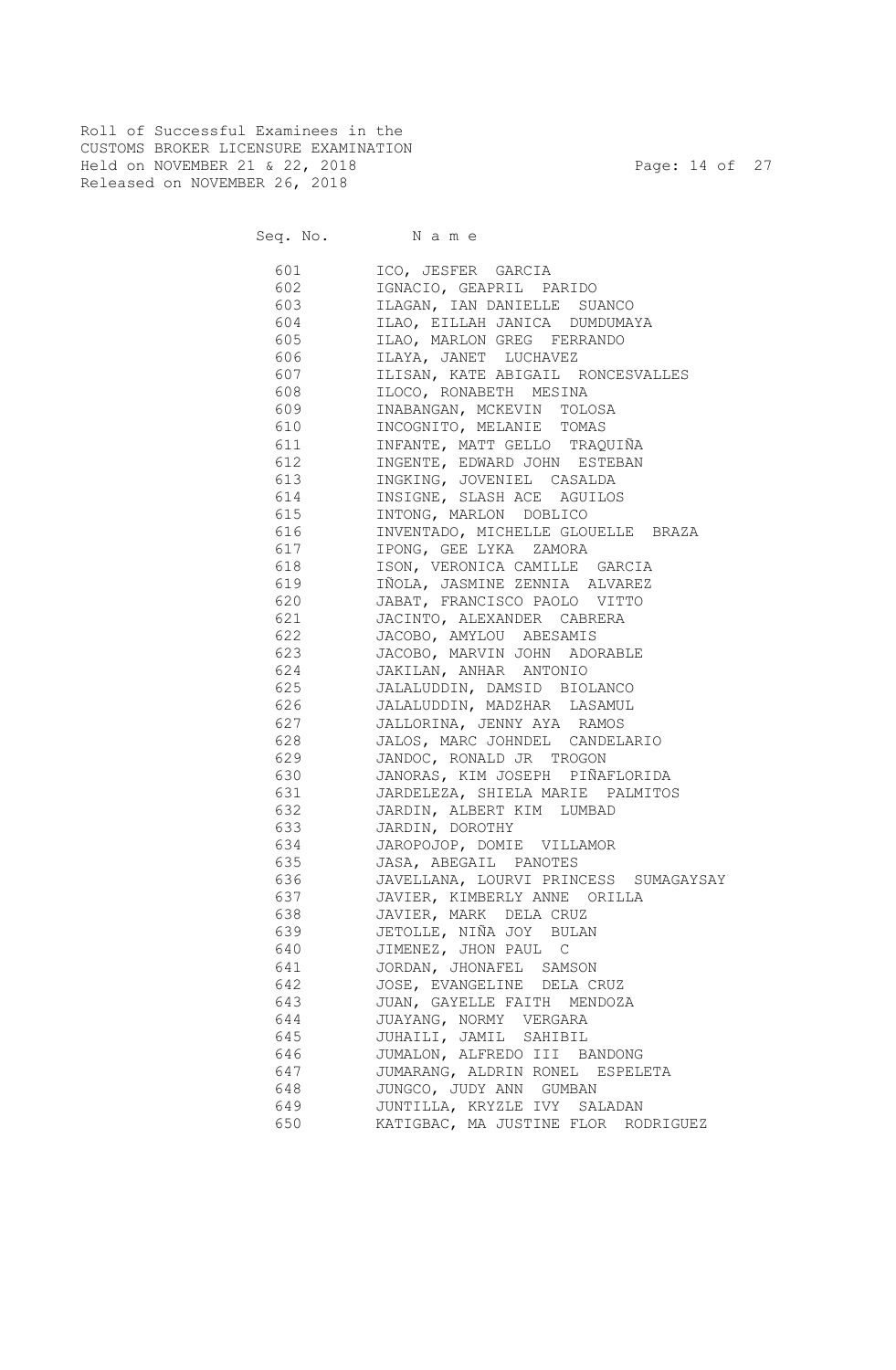Roll of Successful Examinees in the CUSTOMS BROKER LICENSURE EXAMINATION Held on NOVEMBER 21 & 22, 2018 Page: 15 of 27 Released on NOVEMBER 26, 2018

Seq. No. Name

 651 KHEDERIAN, MARK ANTHONY ALLUSO 652 KHO, DENZEL FOREST LAGMAN 653 KISOL, MARCORAL TRES REYES 654 KO, ANGEL VANISSA CORONADO 655 LACBAIN, ANNE ROYETTE ABRIGO 656 LACIA, EDSON 657 LACORTE, RHANA JANE FERNANDO 658 LACSON, JENNIAWELL SANTOS 659 LACSON, PATLINNA MAE BUENAVENTURA 660 LADJAMURAH, HUL-DI SALAHUDDIN 661 LAGAR, LORENZ ROCEL DELA PAZ 662 LAGURA, JAMAICA QUINATAC-AN 663 LALATA, FELIX GEFEL LABASTE 664 LAMAR, SAMUEL ARGAÑOSA 665 LAMAY, JUDY ANN JANE MIER 666 LAMPING, SHARIEFULLAH BATO 667 LANDICHO, LESLIE JANE CABIAS 668 LANDICHO, NIZL MHAE CARANDANG 669 LANDIG, JAIREEN DRIO 670 LANGCO, AL-JALIL BESINIO 671 LANGRIO, REGINE MARIE CORILLA 672 LANZADERAS, BABY LOU MATELA 673 LAPURA, KIMBERLY NICANOR 674 LAPUZ, RUTCHIE ALPANTA 675 LARA, ELSHA HADAZA MONTEMAR 676 LARGO, LEA KASANDRA CRISOSTOMO 677 LASCUÑA, JERA MAE PIAMONTE 678 LASCUÑA, MONALIZA GALLOS 679 LASPRILLA, KAREN MAE SALEM 680 LATAWAN, RECHELLE APOG 681 LAUT, JOHARY PANGANDAG 682 LAYAN, MARY JANE GARETE 683 LAYAWEN, KAORI GERONA 684 LAZAGA, KENT HARBY PARDINAN 685 LAZO, ORRIN JOSHUA ACOSTA 686 LEE, CRISTINE JOY GIAN 687 LEGASPI, ANGELO DELOS REYES 688 LEOGO, RHEA CAMILLE SANDOVAL 689 LEONCIO, SUNDAY ENRIQUEZ 690 LEYCO, MARYROSE ANNE DIGO 691 LEYSIS, KEYSHA BRIANCA COMISO 692 LIBO, JOHN RAYMOND PACHECO 693 LICAROS, KIMBERLY COURTNEY LOPEZ 694 LIM, CERLIN ALLEN TORRES 695 LIM, DZAMI ALONZAGA 696 LIMPIN, LOVELY GRACE PADILLA 697 LIWAG, EGIE INNA CELESTINE ILAGAN 698 LLADA, FRANCES MAE MATACOT 699 LLANERA, TYRA JANE MARASIGAN 700 LOBOS, ANFERNEE JARITO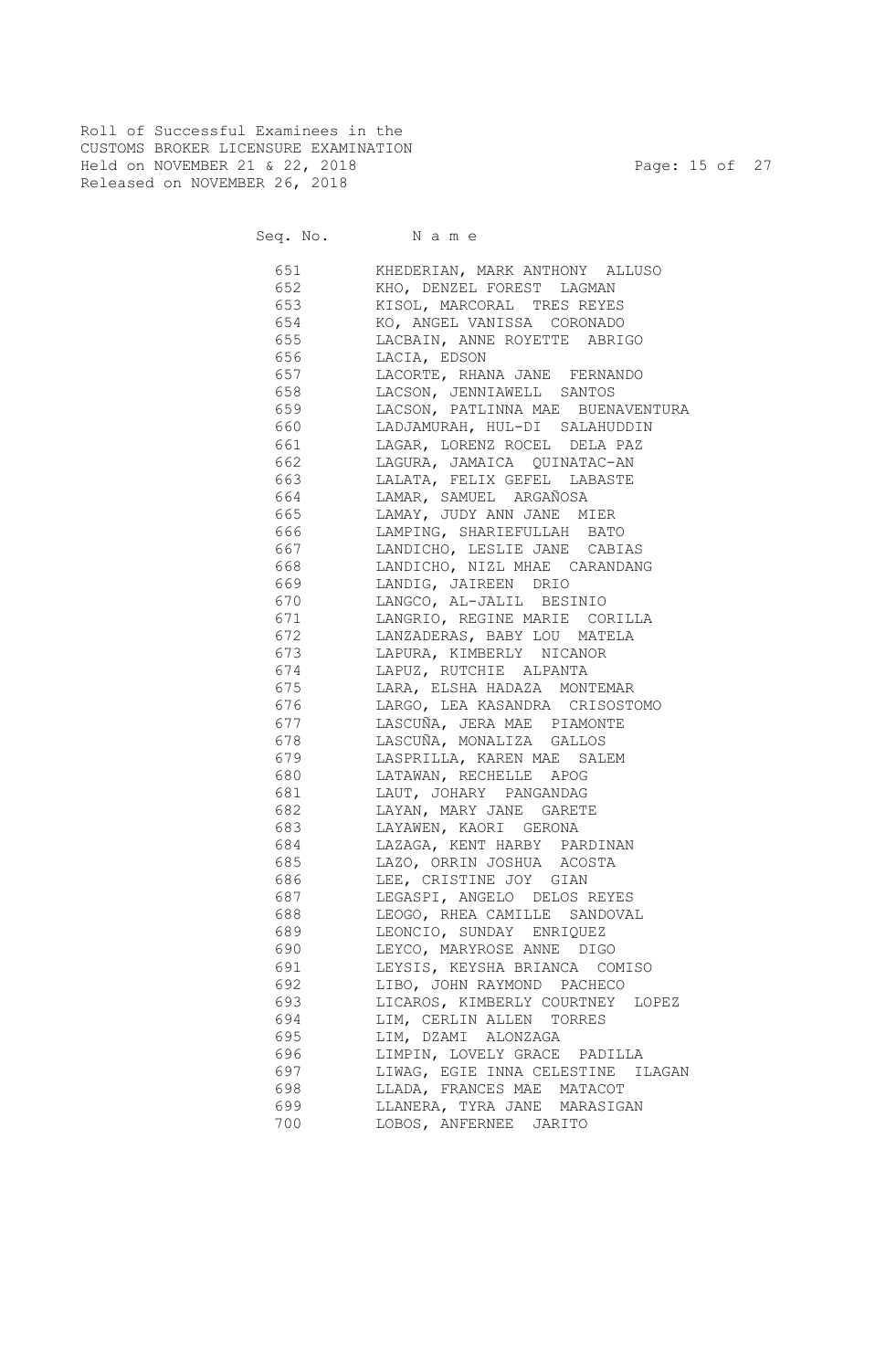Roll of Successful Examinees in the CUSTOMS BROKER LICENSURE EXAMINATION Held on NOVEMBER 21 & 22, 2018 Page: 16 of 27 Released on NOVEMBER 26, 2018

| 701       | LOGMAN, CHRISTINE RIO MANIBALE     |
|-----------|------------------------------------|
| 702 200   | LOPEZ, ANNA MARIE CAPUYAN          |
| 703       | LOPEZ, GILBERT GUCILATAR           |
| 704       | LOPEZ, MAICA ANDREA MANALO         |
| 705       | LOPEZ, MIKHAIL GLER                |
| 706 — 10  | LOPEZ, NERIZA ANN MAGDAMIT         |
| 707       | LORETO, MICHELLE YU                |
| 708 — 108 | LOYOLA, JHARY-JAY YBANEZ           |
| 709 — 200 | LOZADA, JAMES HIGA                 |
| 710       | LUARTES, DENIEL JOHN DAGAS         |
| 711 — 200 | LUBI, ANGELIKA MANGUNDAYAO         |
| 712       | LUBONG, ROMILYN BELTRAN            |
| 713       | LUCHAVEZ, JENNY MUAÑA              |
| 714       | LUDIVESE, RESIL MIASCO             |
| 715       | LUGTU, BRIAN AMIEL JANORAS         |
| 716       | LUMBERIO, ALLAIN CORPIN            |
| 717       | MABAN, JIMMY II TRAZO              |
| 718       | MABINI, DAISY AGUDA                |
| 719       | MACABALLUG, JANE GUIUO             |
| 720 — 20  | MACADATO, NORHANIMA GAMAMA         |
| 721       | MACADINDANG, AL IMRAN CABUGATAN    |
| 722       | MACALALAD, LORENZO AGUILAR         |
| 723       | MACALAWA, JUSTINE CARAIG           |
| 724       | MACALINDONG, AIRAH MAE HINAHON     |
| 725       | MACALMA, CECILIA MAE GARCIA        |
| 726       | MACAPAGAL, CHLOE ANGELA LAMOSTE    |
| 727       | MACARAEG, CARINA PALAÑA            |
| 728       | MACARANDANG, ROMELYN MENDOZA       |
| 729       | MACASA, MAYNARD JOHN BULACSAO      |
| 730       | MACASIL, SHEREE ANNE PLAZUELA      |
| 731       | MAGALLANES, MARIA BERNADETH ADATAN |
| 732       | MAGALONA, JESSICA PASON            |
| 733       | MAGBANUA, JULIE ANN CLARO          |
| 734       | MAGBUTAY, CRISNEL SARMIENTO        |
| 735       | MAGDARAOG, PSYCHE ALVAREZ          |
| 736       | MAGLAQUE, MICHAEL ANGELO MENDOZA   |
| 737       | MAGNO, DONNA MAE ACOSTA            |
| 738       | MAGPANTAY, JOYCE ANN PEREZ         |
| 739       | MAGSICO, KISZA DOLLOSO             |
| 740       | MAGUE, MARZOKHY SALIC              |
| 741       | MAHILAGA, ERICCA LUMIBAO           |
| 742       | MALABANAN, RODEN JIMENEZ           |
| 743       | MALAWANI, ARZAM MANALOCON          |
| 744       | MALAWANI, MOHAMMAD SUDAIZ SARIP    |
| 745       | MALIGAYA, PHILIP JOSHUA RADA       |
| 746       | MALIK, HAMEEDA ACIBAR              |
| 747       | MALLARI, PAULEENE CLAIRE BAUTISTA  |
| 748       | MALUBAY, NEILBONN YONGCO           |
| 749       | MALUN, ABDULBAKI ASNALUN           |
| 750       | MAMBUAY, ABDULLAH MAKI             |
|           |                                    |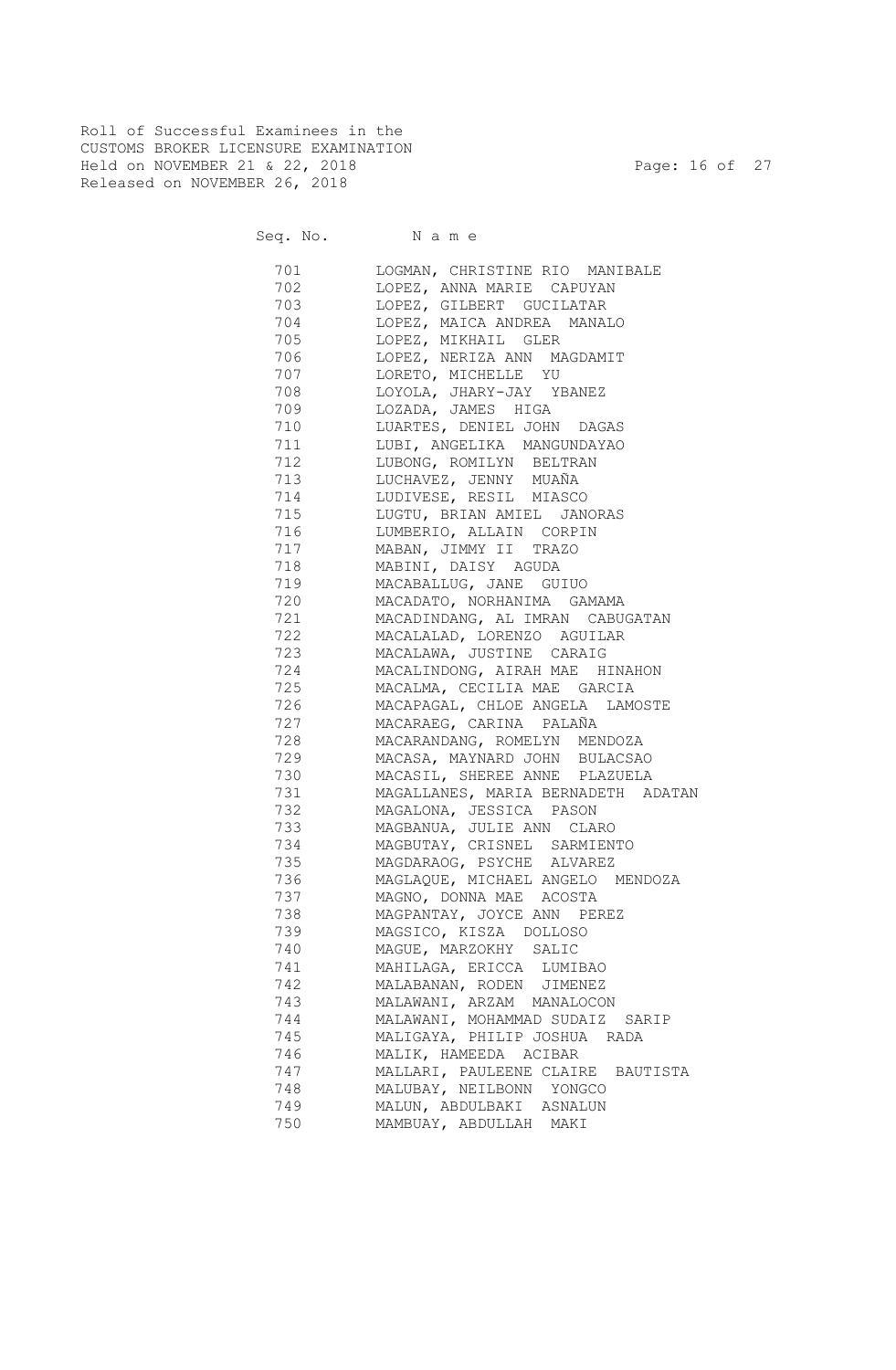Roll of Successful Examinees in the CUSTOMS BROKER LICENSURE EXAMINATION Held on NOVEMBER 21 & 22, 2018 Page: 17 of 27 Released on NOVEMBER 26, 2018

Seq. No. Name

 751 MAMENG, CHRISTINE SAAVEDRA 752 MANALANG, MARY GRACE HERNANDEZ 753 MANALO, YASHLEE KAE BELEN 754 MANALOTO, MELISSA ARBOLEDA 755 MANANGAN, MAC REN KJIEL BORERO 756 MANANGHAYA, MONICA PELAYO 757 MANARANG, ANGEL GRACE GOROSPE 758 MANCENIDO, DAENIELLE SUZANNE ZABALA 759 MANDIGMA, JANNICA BAYER 760 MANGALINO, SHERRIE ANNE DONIO 761 MANGMANG, ANGELI CARIO 762 MANGONTRA, JAFFAR MAROHOMBSAR 763 MANGOSING, KARLA MAE BUENO 764 MANGUERRA, LUCILLE ALCANTARA 765 MANGUIAT, JENNY MENDOZA 766 MANICO, CEPHRYNN MEGAN ABONO 767 MANIEGO, DANIELLE ARON MARANAN 768 MANOG, MARICAR GREMIO 769 MANTARING, PERLITA JAMILLA 770 MANUEL, KRISMA ALMYR 771 MANZANO, JACOB ALEN RODRIGUEZ 772 MAPULA, MARIETTA ERICE 773 MAQUILING, RAYMUNDO JR DULAY 774 MAR, VAN DEXTER ACEVEDO 775 MARABE, KARLA IVY TARNATE 776 MARABUT, KEITH RONAN MOLINA 777 MARANAN, JAYNE MAREESON AGUILAR 778 MARANAN, JUAN CARLO TINIO 779 MARASIGAN, AIER KLEIN AZUER 780 MARCELINO, CHRIZA MEL OHOY 781 MARCELINO, ROSE ANN RICH DE GUZMAN 782 MARCELO, YVEZ MALLARI 783 MARCOS, DEXSON MAHOR 784 MARGATE, GENESSA ROSE SINAMBAN 785 MARIANO, JANINE MAE SERAFIN 786 MARISTELA, THESSA NICCA VILLAMIN 787 MARJALINO, MARIELL CANCILER 788 MARLANGAWE, ALYSSA MAE ROMERO 789 MAROHOM, FAHIMA MAROHOMBSAR 790 MAROHOM, SAMEM AMER 791 MAROHOMSALIC, SOHAILAH MACABANTOG 792 MARPA, PRIXILLINE MERCURIO 793 MARQUEZ, CHRISTIAN DELA CRUZ 794 MARSAL, APRIL PEÑAS 795 MARTIN, GIL JR GARCIA 796 MARTINEZ, JANE RICA RAGAY 797 MARTINEZ, JEV BAUTISTA 798 MARTINEZ, JOHN JOSHUA BABOR 799 MARTINEZ, JOYCE SEGOVIA 800 MARUGA, DENNIS JR MONTEL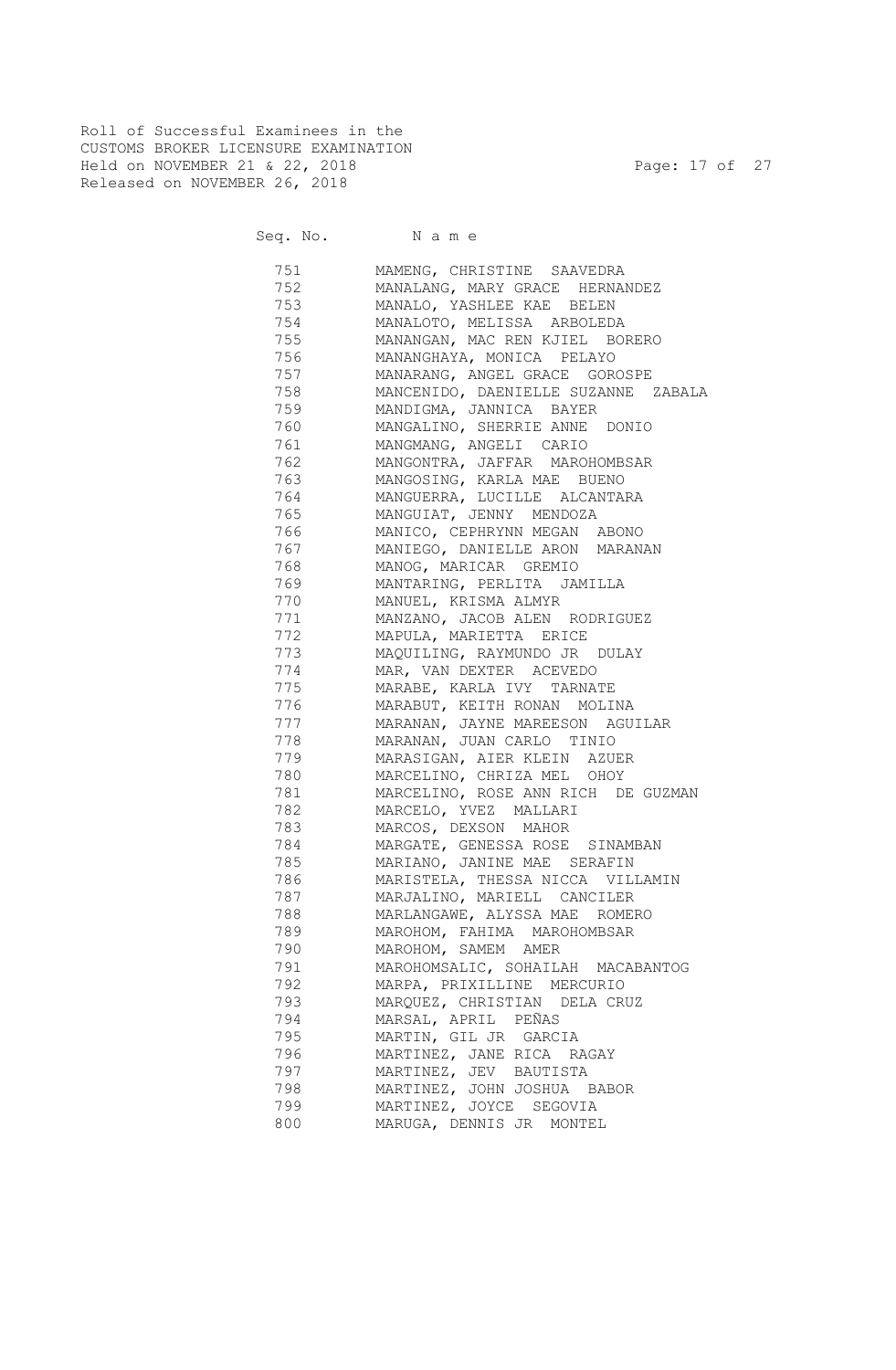Roll of Successful Examinees in the CUSTOMS BROKER LICENSURE EXAMINATION Held on NOVEMBER 21 & 22, 2018 Page: 18 of 27 Released on NOVEMBER 26, 2018

| 801 000 | MARY, RUTH MAE EBUENGA           |
|---------|----------------------------------|
| 802 000 | MATABYE, ALBERT DAIVE UMINGLI    |
|         | 803 MATEO, GLORIE MAE FRANCO     |
| 804 80  | MATEOS, LORENZO                  |
| 805 700 | MAYUGA, NELSON MARK NIEL REYES   |
| 806 80  | MEDIOS, REYSON BARILA            |
| 807     | MEDRANO, TRIZZIAH JENICCAH PAAT  |
|         | 808 MEJIA, MARVIN GARCIA         |
|         | 809 MEJOS, RECA SANGHILAN        |
|         | 810 MEJULIO, BEE-JAY VALENCIA    |
|         | 811 MELEJOR, DANDY JAGOREN       |
|         | 812 MENDOZA, JAN ELBERT ORDOÑA   |
|         | 813 MENDOZA, JONNA MARIE MAULION |
|         | 814 MENDOZA, MA LEJANI CENIZA    |
|         | 815 MENDOZA, RODALYN TINIO       |
| 816     | MERA, MARK JOSEPH LOZADA         |
| 817     | MERCADER, JOHN PERT LEQUIN       |
| 818     | MERCADO, DAVID RUSSEL REYES      |
| 819     | MERIA, GENEVIEVE LAE SANTOS      |
| 820     | MERILLOZA, CARL DE LA CRUZ       |
| 821     | MERMILO, MARICAR REMOROZA        |
| 822     | MESINA, IOANNINA ARIANNE CORPUS  |
| 823     | MIGALLON, JOHN VINCENT ARANCES   |
| 824     | MIGUEL, KING DAVE DIONIO         |
| 825     | MIMAY, CLARIZA DIANNE DELA CRUZ  |
| 826     | MIOLE, HAZEL JOY AWAYAN          |
| 827     | MIRANDA, JOY AUBRY SION          |
| 828     | MOBO, FRANCESCA MARIE BUNDANG    |
| 829     | MON, KYM KENNETH CABRERA         |
| 830     | MONES, EMMANUEL JOSHUA JOSE      |
| 831     | MONES, KIM JOHN PANTONE          |
| 832     | MONIB, WALID BATARA              |
| 833     | MONTAÑO, JANINE THESS VICENO     |
| 834     | MONTEMOR, DIVINE CAMILO          |
| 835     |                                  |
|         | MONTEMOR, JOVELYN CAMILO         |
| 836     | MONTESCLAROS, AUDREY SUQUIB      |
| 837     | MORA, ANNA LORRAINE TENORIO      |
| 838     | MORALES, JAMAICA BATTUNG         |
| 839     | MORALES, JORO TACSAGON           |
| 840     | MORANTE, CRISSA NEL VILLAMOR     |
| 841     | MORATA, DEMMIE ELLEVERA          |
| 842     | MUARIP, MUHAMMAD ASHFAR PAEL     |
| 843     | MUNAR, JENNY LYKA BUSILAC        |
| 844     | NABOS, JAYSON PERMEJO            |
| 845     | NACIS, ROBERT JUSTIN LATORRE     |
| 846     | NADELA, MARK ANTHONY SALINA      |
| 847     | NAGANDA, KEZIA JOY ECHARIE       |
| 848     | NAJEEB, ABDUL BARRY CANA         |
| 849     | NAMUNCALE, CAMILA VALENCIA       |
| 850     | NANIONG, NEIL EPHRAIM HABON      |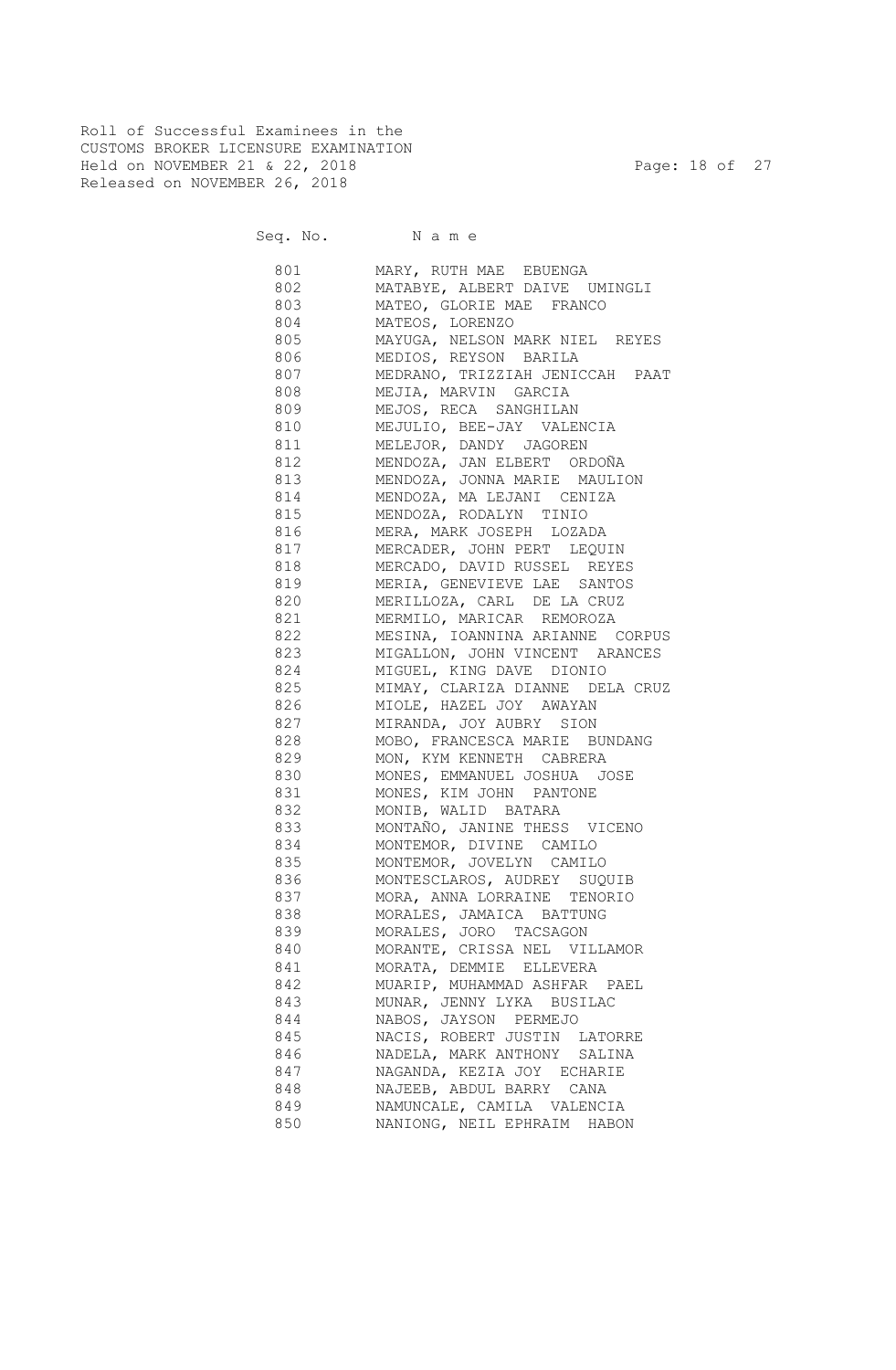Roll of Successful Examinees in the CUSTOMS BROKER LICENSURE EXAMINATION Held on NOVEMBER 21 & 22, 2018 Page: 19 of 27 Released on NOVEMBER 26, 2018

Seq. No. Name

 851 NATANGCOP, MOHAMAD NAIF MACASIMBAR 852 NAVARES, ANNA MARIE CUADERO 853 NAVARETTE, DIANE TAPAWAN 854 NAVARRETE, MARY MAY GALLEGO 855 NAVARRO, ANNE MARI FELARCA 856 NAVERA, TRIXINE KAY CABACANG 857 NAYAHANGAN, JERIC TAKINAN 858 NAZARENO, JOBELLE BALANAY 859 NECESARIO, BRYAN DUMANDAN 860 NECESITO, KING JOSIAH GUZMAN 861 NISPEROS, KIMBERLY JAZMIN PARAN 862 NITURAL, GLENDON LESTER VARGAS 863 NODALO, EDNIELYN IGNACIO 864 NOEL, JOSHUA CARMELOTES 865 NOLASCO, MA CRISTINE UY 866 NONESCO, TRINA JOY TANGKOY 867 NONO, JOSHUA LAXAMANA 868 NORTEZ, MIKE VINCENT CLEMENTE 869 NUEVAESPAÑA, APRYL MAE NEMIADA 870 NUQUE, VINCENT PAUL PINGOL 871 NUYTE, LUIGIE RENZ TALATALA 872 OBRADOR, JULIUS ENRIQUEZ 873 ODEÑA, ALEJA JEAN PAPINA 874 OFAMIN, KENNETH ADRIAN MARCAIDA 875 OJEDA, MARK JAYSON 876 OLARTE, RONALD ALBERT FRANCISCO 877 OLLAGANGI, CLARISSA VALEROS 878 OLONAN, DIMPLES CORPUZ 879 ONG, CAMILLE GRANADA 880 ONG, JURI MAE TIMBOL 881 ONGKINGCO, KATHLEEN SALAS 882 ONTANILLAS, MARJORIE SAMONTE 883 OPINA, EDUARD JOHN VILLANUEVA 884 ORBETA, GLYDEL JAMIN 885 ORBITA, ARMON KARL MACAS 886 ORDONIO, PAUL EHDMAR 887 ORDOÑEZ, BRYAN KIM BELIR 888 OREHUELA, MERA BONSO 889 ORENSE, MICHAEL GUTIERREZ 890 ORIBELLO, KLARRENCE NOWEL LINTAG 891 ORILA, HARVEY BALDO 892 ORILLO, DANJHON FORMENTERA 893 ORLANDA, MARY JOY 894 ORLINO, JHON CARLO DESQUITADO 895 OROZCO, NOEL ALBANIEL 896 ORTEGA, GERALD AGUILAR 897 ORTEGA, MARK ALGER TRAZARES 898 ORTEGA, RHAYNALD ELVAMBUENA 899 ORTIZ, ANN EUNICE QUIAZON 900 OSEA, JAN JERRY UNSO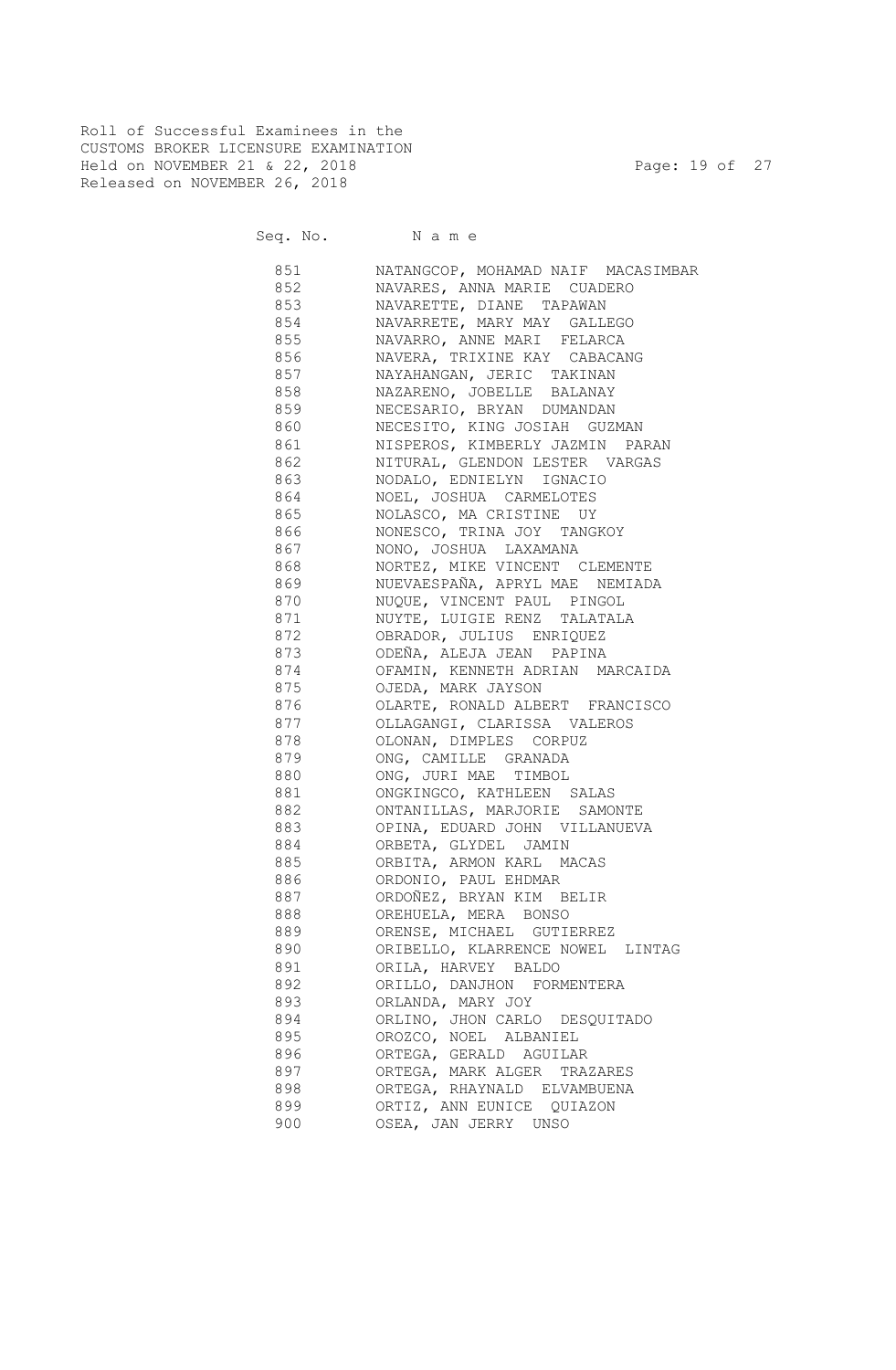Roll of Successful Examinees in the CUSTOMS BROKER LICENSURE EXAMINATION Held on NOVEMBER 21 & 22, 2018 Page: 20 of 27 Released on NOVEMBER 26, 2018

| 901      | OSIA, WENDELYN AUSTRIA            |
|----------|-----------------------------------|
| 902 000  | OSIAL, RONNIE DIVINAGRACIA        |
| 903 200  | OTIDA, PRINCESS DYNE DAÑO         |
| 904      | OWA, MELANIE CARAG                |
|          | 905 PABIA, CHERRY MALIPOT         |
| 906      | PABON, MARVIN VILLAR              |
| 907      | PACANTARRA, KIM MACASE            |
| 908      | PACHECO, SHIENA MAE TABUJARA      |
| 909      | PACIA, JOHN PAUL CELLO            |
|          | 910 PACULAN, JERIKA MAY JAVIER    |
| 911      | PADRIQUE, PAMELA ANN LYN CANDILA  |
| 912      | PAGADORA, LOLYN ABAY              |
| 913      | PAGSAMBUGAN, RICA MAE SANTOS      |
| 914      | PAHILAGAO, SARAH MILLE TEMPOROSA  |
| 915      | PAILAGA, MAY ROSE GUMOLON         |
| 916      | PAJARITO, JOHN PHYL DELBO         |
| 917      | PAJE, CHERRY MAE LANDINGEN        |
| 918      | PAJE, MHELIZA GRACE ESTRELLA      |
| 919      | PALAGINOG, JANET BATAO            |
| 920      | PALMA, LYRA JANE ARTUZA           |
| 921      | PALMAIRA, FRANCEL JOY PILLORA     |
| 922      | PALMERO, JONELLE TAYAG            |
| 923      | PALO, HONEY JANE BABA             |
| 924      | PALO, ROYCE VINCENT ROGAYAN       |
| 925      | PALONPON, DIANA ROSE JUMAO-AS     |
| 926      | PANDAPATAN, MOHAMMAD ODIN         |
| 927      | PANGANDAMAN, ISMAEL MAGANTOR      |
| 928      | PANGANIBAN, DAVE MICHAEL TAPAWAN  |
| 929      | PANGILINAN, CLERIZZA JOY BALUYOT  |
| 930      | PANONCILLO, LOUISE MARIE LAGRIMAS |
| 931      | PANOPIO, MHICA MENDOZA            |
| 932      | PANTIG, NELL ANGELINE BANTOG      |
|          | 933 PANTOJA, CHRISTINE HUMOL      |
|          | 934 PAPA, JAMIL GALVEZ            |
| 935      | PAPARO, EDWARD JOSHUA ORIZA       |
|          | 936 PAR, MYCAELLA LIYAG           |
|          | 937 PARADERO, NOMELYN EMBOLODE    |
| 938 33   | PARIÑAS, JEZABEL TABLAC           |
| 939      | PASAJE, RAFAEL BASAN              |
| 940      | PASCUA, JOHN PAUL MIJARES         |
| 941      | PASCUAL, ADRIENNE FAYE PALMA GIL  |
| 942      | PASCUAL, MA ROWENA LAÑAS          |
| 943      | PASCUAL, RONALIZA MANABAT         |
| 944      | PASIGAN, MARIA DIANA YUMANG       |
| 945      | PASOL, JOHN RAY GAWI              |
| 946 — 10 | PASTORAL, JUNAREIN CORPUZ         |
| 947 — 10 | PASTORAL, KARINA MAY ESPIRITU     |
| 948      | PATATAG, JUNJIE CUEVA             |
| 949      | PATATAG, PHILBERT TAGACANAO       |
| 950      | PATAWARAN, JACKIELYN JAVIER       |
|          |                                   |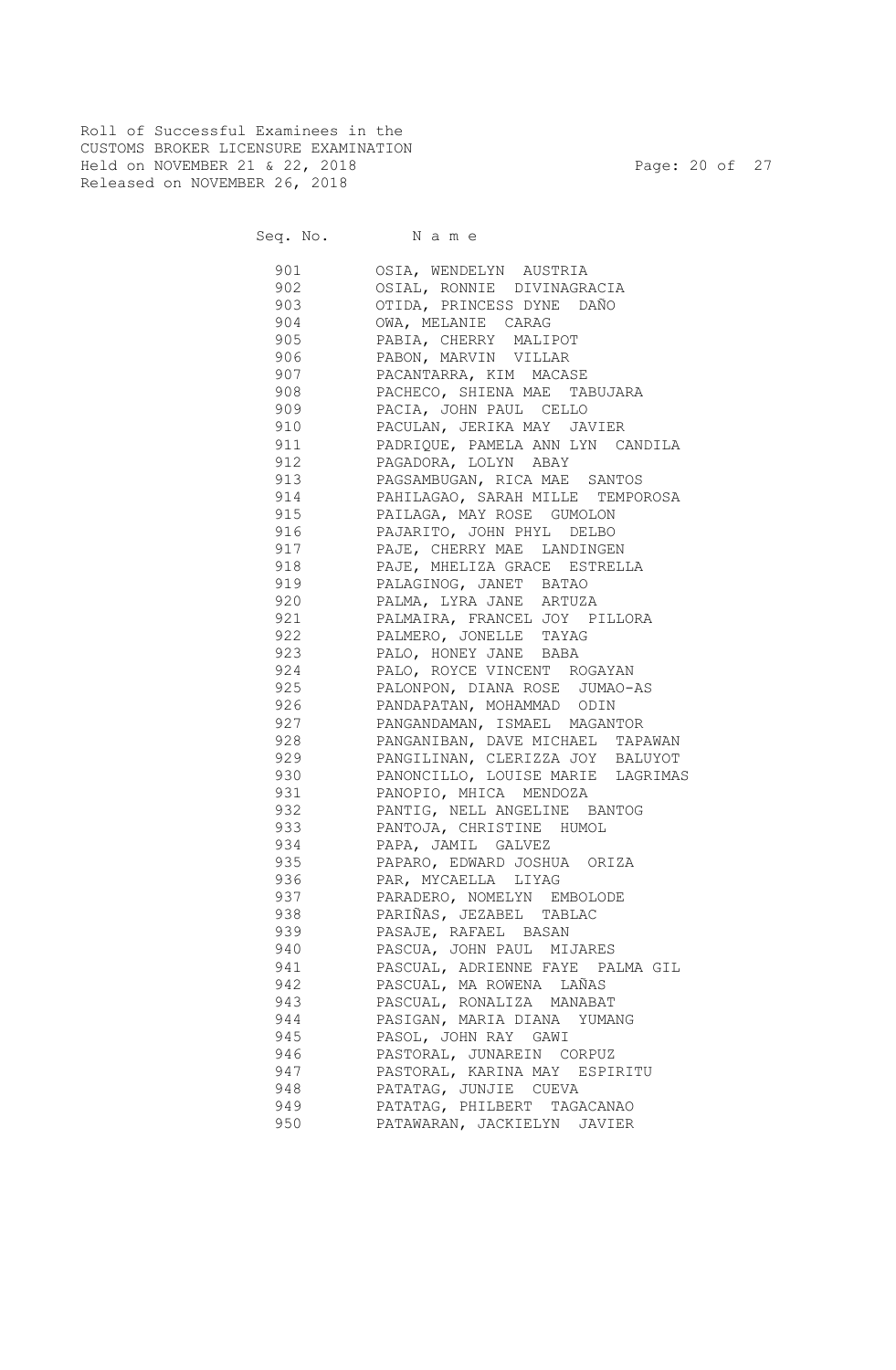Roll of Successful Examinees in the CUSTOMS BROKER LICENSURE EXAMINATION Held on NOVEMBER 21 & 22, 2018 Page: 21 of 27 Released on NOVEMBER 26, 2018

| 951  | PATOC, JONABELLE MORALDE                             |
|------|------------------------------------------------------|
| 952  | PATRIA, JOVIE GRACE ESCOSA                           |
| 953  | PAYAWAL, ROB MIKKO BALUYOT                           |
| 954  | PAYOT, ADRIANN ELEIZA NAVAROZA                       |
| 955  | PECBAN, SANDEY LOU CONTILLO                          |
| 956  | PEDROZA, JINKY CAANG                                 |
| 957  | PEJI, SHEENA MARIE SOLAYAO                           |
| 958  | PEPA, JONNA MAY SEVILLA                              |
| 959  | PERAZ, ROWLAND LIM                                   |
| 960  | PEREZ, DANICA JOANNE TERENCIO                        |
| 961  | PEREZ, EDISON CANILLO                                |
| 962  | PEREZ, LAIRA KRISTELLE FRAL                          |
| 963  | PERMEJO, APRIL OMEGA                                 |
| 964  | PEROCHO, ANNE PAULINE OCASO                          |
| 965  |                                                      |
| 966  | PETRACORTA, PATRICK CONDE<br>PEÑAFLOR, BEMYNA YBANEZ |
|      | PEÑALOSA, DAVID JR ATOLE                             |
| 967  |                                                      |
| 968  | PINEDA, DOMINIC RIMANDO                              |
| 969  | PINTOR, KIM BERLY BUSTARDE                           |
| 970  | PIÑEZ, JANE FRANCES DANTES                           |
| 971  | POBLETE, JOHN FELIX CAMSON                           |
| 972  | POJAS, KATHLEEN TRISHA SIBAYAN                       |
| 973  | POLEA, JONATHAN MAIAN INTONG                         |
| 974  | POLIQUIT, REYMUND PAUTAN                             |
| 975  | PONTINO, JAKE POLINAR                                |
| 976  | PONTIVEROS, JENNICA IGNACIO                          |
| 977  | PORDALIZA, JOELIZA MAURILLO                          |
| 978  | PORTUGUEZ, EUGENIO PERDON                            |
| 979  | POTICAR, ANA MARIE GRAPES BUCALING                   |
| 980  | PREYE, MIGUELITO MAGA                                |
| 981  | PRINCIPE, IVAN NIEL DECRETALES                       |
| 982  | PRIVADO, RIO JR SADICON                              |
| 983  | PUMBAYA, MOHAMAD-NAIF ALI                            |
| 984  | PUNTIL, ERWIN DADO                                   |
| 985  | PUNZAL, JOSEPH SORIANO                               |
| 986  | PURA, JOHN PHILLIP BAILEY                            |
| 987  | QUERIJERO, FRANCIS ROI PANDARAWAN                    |
| 988  | QUIAL, GERALD TONIDO                                 |
| 989  | QUIJANO, JOHN CARLO VILLANIA                         |
| 990  | QUIJANO, RHEBEJGEM JHOIE MACATANGAY                  |
| 991  | QUIMING, RALF RUSSEL MONZON                          |
| 992  | QUINTANA, CHRISTOPHER CARRERA                        |
| 993  | QUINTO, PRINCESS SMILE GARCIA                        |
| 994  | RABAGO, REENA JOVELLE MANZANO                        |
| 995  | RABE, DAITHEL BAUTISTA                               |
| 996  | RAFAEL, JESSA KATRINA MARTINEZ                       |
| 997  | RAGADIO, DAN RINZELL CARANDANG                       |
| 998  | RAGUINDIN, MARIVIC LAGANA                            |
| 999  | RAMBER, AMER HUSSIEN PACAAMBUNG                      |
| 1000 | RAMENTO, KIMBERLY PEREDA                             |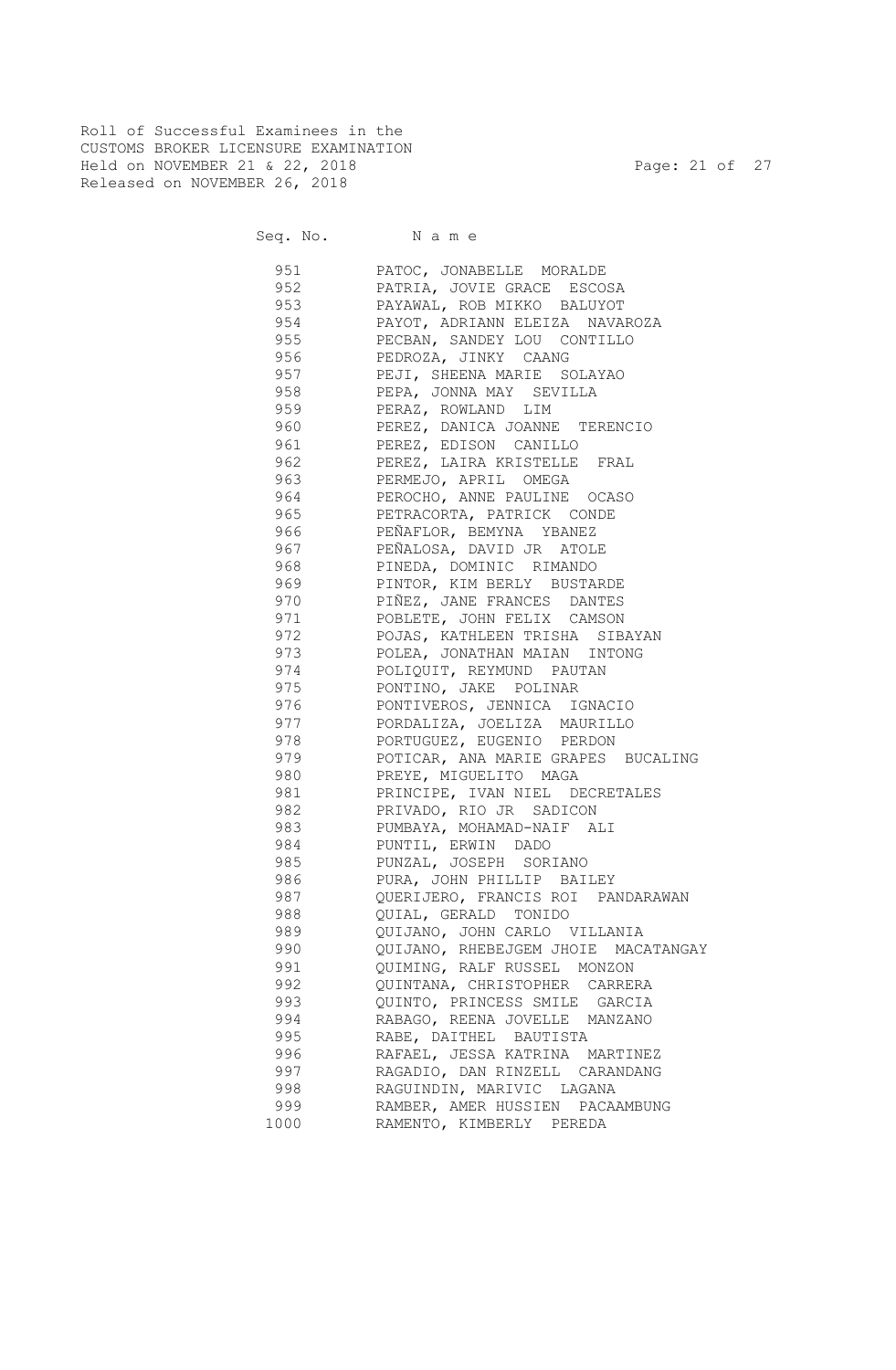Roll of Successful Examinees in the CUSTOMS BROKER LICENSURE EXAMINATION Held on NOVEMBER 21 & 22, 2018 Page: 22 of 27 Released on NOVEMBER 26, 2018

|              | 1001 RAMIREZ, JESSA BIANCA REMENTILLA                                          |
|--------------|--------------------------------------------------------------------------------|
|              | 1002 RAMIREZ, JOHN PAUL VILLANUEVA                                             |
|              | 1003 RAMIRO, NESSY PIELAGO                                                     |
|              | 1004 RAMOS, ALCHRIS TULALIAN                                                   |
|              | 1005 RAMOS, APPLE SOLANA                                                       |
|              | 1006 RAMOS, CHERRY LYN CENIZA                                                  |
|              | 1007 RAMOS, JENNIFER CLAVISILLA                                                |
|              | 1008 RAMOS, KEEN BERNARDO                                                      |
|              | 1009 RAMOS, MARIA REINA EBETE                                                  |
|              | 1010 RAPERA, JIMMY JR GENOVANIA                                                |
|              | 1011 RAQUEL, JAN RUCHELYN JAVELOSA                                             |
|              | 1012 RASAY, PATRICK QUIBEL                                                     |
|              | 1013 RASCAL, ALMIDA BAGUINDA                                                   |
|              | 1014 RAYMUNDO, CECILLE ALDAY                                                   |
|              | 1015 RAZON, ERNESTO FRONDA                                                     |
|              | 1016 REANTAZO, RYAN CORNEJO                                                    |
|              | 1017 REAÑO, KEREN CESIAH ORTEGA                                                |
| 1018         | REBADAJO, IWI REBLANDO                                                         |
| 1019         | REBANCOS, JUSTINE ANNE MARIE ZAMORA                                            |
| 1020         | REBUSIT, REY JOY CHAVEZ                                                        |
| 1021         | RECONES, VINCENT GALLARDA                                                      |
| 1022         | RED, JONATHAN MEULIO                                                           |
| 1023         | REED, LAKEN GESITE                                                             |
| 1024         | REGASPI, DONNALYN PORTODO                                                      |
| 1025         | REGENCIA, GIEFREN DE OCAMPO                                                    |
| 1026         | RELLOSO, TIFFANY MAE NAVALES                                                   |
| 1027         | REMOLINO, JOHN PAUL                                                            |
| 1028         | RENIEDO, WALIYADIN BARREDO                                                     |
| 1029         |                                                                                |
|              | REPOLLO, JULI ORIAS                                                            |
| 1030<br>1031 | RETARDO, MARIELLE CAY-AN                                                       |
|              | REYES, ALLANA KEYN BAJO<br>REYES, ALLANA KEYN BAJO<br>REYES, ALYSSA ANNE AGOJO |
| 1032         |                                                                                |
| 1033         | ------,<br>REYES, MICHAEL JEFFREY MASCARIÑAS                                   |
| 1034         | REYES, NICHOLE RUVIDILLO                                                       |
| 1035         | REYES, RAMIL FRANCIA<br>REYES, REGINE ROCACORVA                                |
| 1036         |                                                                                |
| 1037         | REYES, WONA LIZA BENICO                                                        |
|              | 1038 RICAFORT, RICHIE BOLING                                                   |
| 1039         | RICO, JANA TRISHA SOLIANO                                                      |
| 1040         | RICO, JERICHA BACANI                                                           |
| 1041         | RICO, JONALYN BACANI                                                           |
| 1042         | RILLORAZA, LUZ CLARITA COLUMBINO                                               |
| 1043         | RILVERIA, JOHN PAUL PORTUGUESE                                                 |
| 1044         | RITUAL, CHRIS JHUSTIN FLORES                                                   |
| 1045         | RIVERA, CAMILLE NICOLAS                                                        |
| 1046         | RIVERA, CLAIRE BIANDO                                                          |
| 1047         | RIVERA, MARY GRACE AGNAS                                                       |
| 1048         | RIVERA, MELBA BERMUDEZ                                                         |
| 1049         | ROCABERTE, ANGELO LORENZO RALLON                                               |
| 1050         | ROCHA, KATHLEEN JOYCE ABELON                                                   |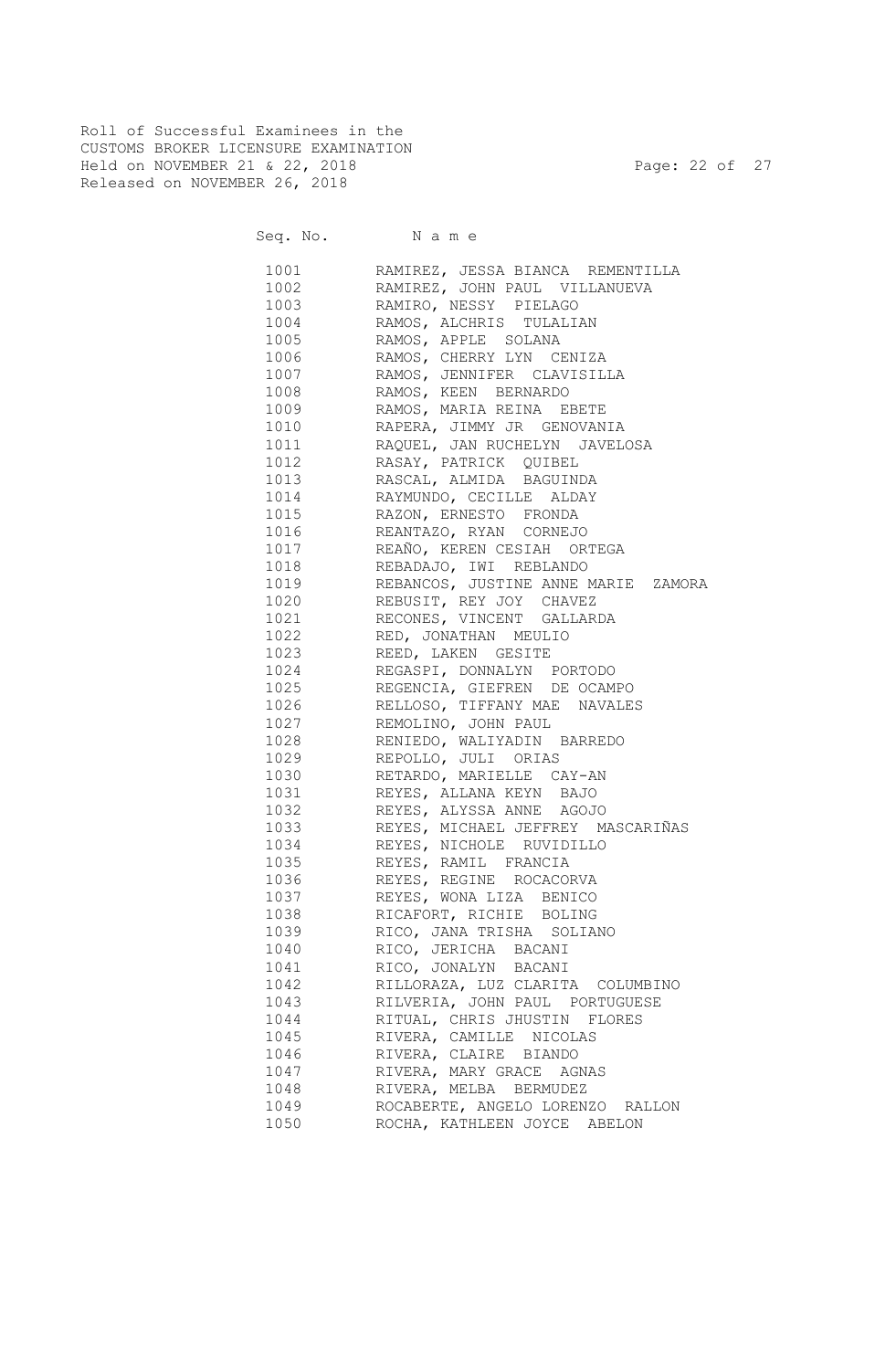Roll of Successful Examinees in the CUSTOMS BROKER LICENSURE EXAMINATION Held on NOVEMBER 21 & 22, 2018 Page: 23 of 27 Released on NOVEMBER 26, 2018

Seq. No. Name

 1051 RODRIGUEZ, RICO JR ONDEVILLA 1052 ROMERO, CEZAR I DELA CRUZ 1053 ROMULO, BEA ALYSSA DIVINAGRACIA 1054 RONQUILLO, RACYLYN GARCIA 1055 ROQUE, JAYA ISABELA VILLANO 1056 ROQUE, PATRICIA ANNE CRUZ 1057 ROSAGARAN, JEVYN PARILLO 1058 ROSALES, ALYSSA JHOY VALENCIA 1059 ROSALES, MAIDEN MARIE ROSALES 1060 ROSAS, JOSHUA CERENIO 1061 ROSCO, CARLO IMPERIAL 1062 ROTONI, FINQUEL BRIOSO 1063 RUADILLA, MA JEWEL LUMAGBAS 1064 RUBILLAR, MARIAH GILLO 1065 RUDA, LORENNETH KYRIL MATARUM 1066 RUIZ, MA CELICA LADAN 1067 RULOMA, RAUL II OLAGUER 1068 SABARITA, CHERLYN ARCILLA 1069 SABLAWON, SAMANTHA ASISTOL 1070 SALAHUDDIN, NUR III CAMBRONERO 1071 SALAZAR, DANAH MAE BALBAIRA 1072 SALE, RENEIL PENAVERDE 1073 SALEM, LIEZEL CAPILLAN 1074 SALES, ADRIEN DE RAMA 1075 SALOM, PATRICIA ANNE DIMATERA 1076 SALOME, VINCENT PRADO 1077 SALVADO, JUNDREIL BRAÑA 1078 SALVADOR, SEAN CHRISTIAN ALEC ROMERO 1079 SALVANTE, RUSSEL DUBRIA 1080 SAMONTE, CZARINA MAE CAÑETE 1081 SAMOS, MYLENE BILLONES 1082 SAMOSINO, ELRICA HOPE CAMPOS 1083 SAMSON, CLINTON REBALDO 1084 SAN LUIS, IRISH JAMELA VALDEZ 1085 SANCHEZ, ALYSSA MAE BELDA 1086 SANCHEZ, DARREN SEBUANO 1087 SANCHEZ, PATRICK DE GRACIA 1088 SANDOVAL, ANGELICA GUTIERREZ 1089 SANDOVAL, MARK GERICO RABANO 1090 SANTIAGO, EARVIN PADRE 1091 SANTIAGO, JASTINE BUENSALIDA 1092 SANTIAGO, KLARENCE IGNO 1093 SANTIAGO, MIKAELA EVANGELIO 1094 SANTIANA, RANILYN PABALATE 1095 SANTIANO, LESTER CRIS ROXAS 1096 SANTOS, ANGELO MIGUEL ECLAVEA 1097 SANTOS, GERALD DEL PILAR 1098 SANTOS, KEIREEN JILL SORIANO 1099 SANTOS, KRISTINE CAMILLE NOVILLA 1100 SANTOS, ROD VINCENT LAZAGA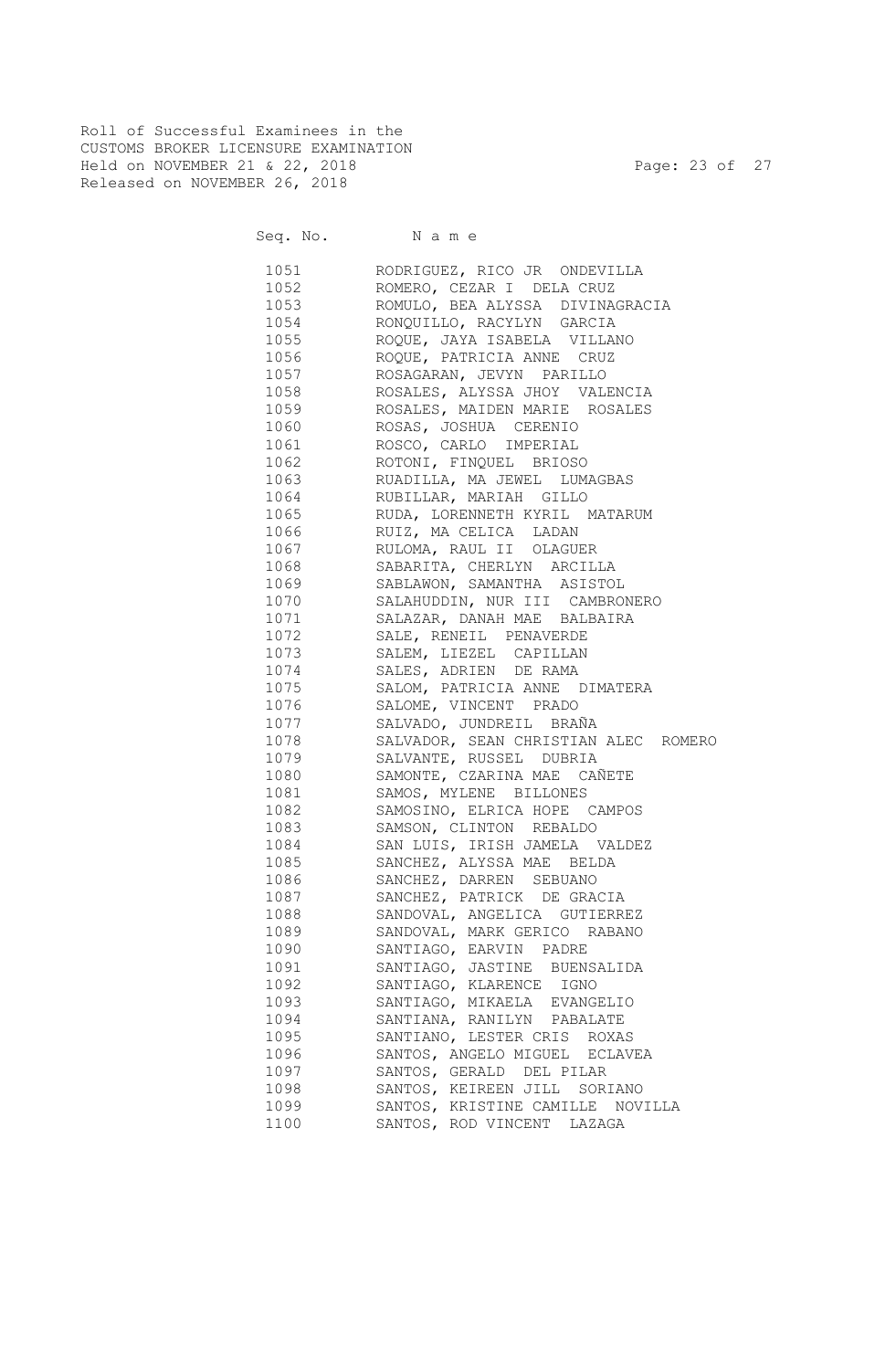Roll of Successful Examinees in the CUSTOMS BROKER LICENSURE EXAMINATION Held on NOVEMBER 21 & 22, 2018 Page: 24 of 27 Released on NOVEMBER 26, 2018

| 1101 | SAPICO, CIARA LAUREN ASPIRAS          |
|------|---------------------------------------|
| 1102 | SAQUITA, FRANCIS JASPER MANGYAO       |
| 1103 | SARAYAN, RONALD DE GUZMAN             |
| 1104 | SARIP, AMANOLLAH DOMATO               |
| 1105 | SATSATIN, EDELLE JEAN PARIN           |
| 1106 | SAWI, REGINA JOY SANTOS               |
| 1107 |                                       |
|      | SAZO, GLEN SEAN MAINTANG              |
| 1108 | SECORMAYLE, ALLEN GRACE SUMOROY       |
| 1109 | SECUYA, GERALDINE SITON               |
| 1110 | SENENSE, OLIVER MAR APUENA            |
| 1111 | SENO, VANESSA GAIL MIGALLEN           |
| 1112 | SERCENA, ANNA MARIE JOHILAH SANCHEZ   |
| 1113 | SERDEÑA, RALPH ZENDRICK BAWASANTA     |
| 1114 | SERGIO, MARIA MONICA DE LEON          |
| 1115 | SICAT, JOAN MARIE AJERO               |
| 1116 | SIERRA, ERRYZ MANANGAN                |
| 1117 | SIGUE, QUEENIE CAMPOSO                |
| 1118 | SINAJONON, REGINE BARCOS              |
| 1119 | SINAPILO, VIC JOHN PAUL JUSAY         |
| 1120 | SINDAY, ILOSUR CANAY                  |
| 1121 | SINUTO, MUSCHOLARY ROSE LAGGUI        |
| 1122 | SOLITARIO, DEVIE JANE SIODINA         |
| 1123 | SOMBRERO, ALETH REYES                 |
| 1124 | SON, ROUGETH KHRYZ BANDAYRIL          |
| 1125 | SORIANO, MARIELLA ROMERO              |
| 1126 | STAGEN, WILLIAM III GILUANO           |
| 1127 | SUAN, CHARLES JOHN ELORZA             |
| 1128 | SUAREZ, KATRINA PAZ                   |
| 1129 | SUAREZ, ROBERT KIM PASCUAL            |
| 1130 | SUCLAN, JOMAR CABAS                   |
| 1131 | SUHAYON, LOUIGE BALBUTIN              |
| 1132 | SULIT, CLARISSA MAE CAPARAS           |
| 1133 | SULTAN, NORKISA LIMGAS                |
| 1134 | SUMA, RAIHANIE PASAGI                 |
| 1135 | SUMAWANG, MARK BENSON MARQUEZ         |
| 1136 | SUNI, KARL PASCUAL                    |
| 1137 | SURILLA, DAROLD ROSS AMBAY            |
| 1138 | SUSTITUEDO, DEN-BER MORENO            |
| 1139 | TABANGCO, JUNIE ANNE CASIÑO           |
| 1140 | TABLIZO, PAUL NIKKO DE LA PROVIDENCIA |
| 1141 | TABUGA, HAZEL JOY ERENEA              |
| 1142 | TABULADO, AUGUST YBARRA BACANI        |
| 1143 | TABUZO, DANIEL JEFFERSON CUAMBOT      |
| 1144 | TADIOQUE, JERALD MAGNAYE              |
| 1145 | TAGPUNO, JEOFFERSON JAGANAS           |
| 1146 | TAGUBA, JAY MARK FERNANDEZ            |
| 1147 | TAJARAN, CLEME JANA MALASA            |
| 1148 | TALDE, JOEZEF MENDOZA                 |
| 1149 | TALLA, BRIAN EARL ANGULO              |
| 1150 | TALLORIN, BERNADETTE<br>INFANTE       |
|      |                                       |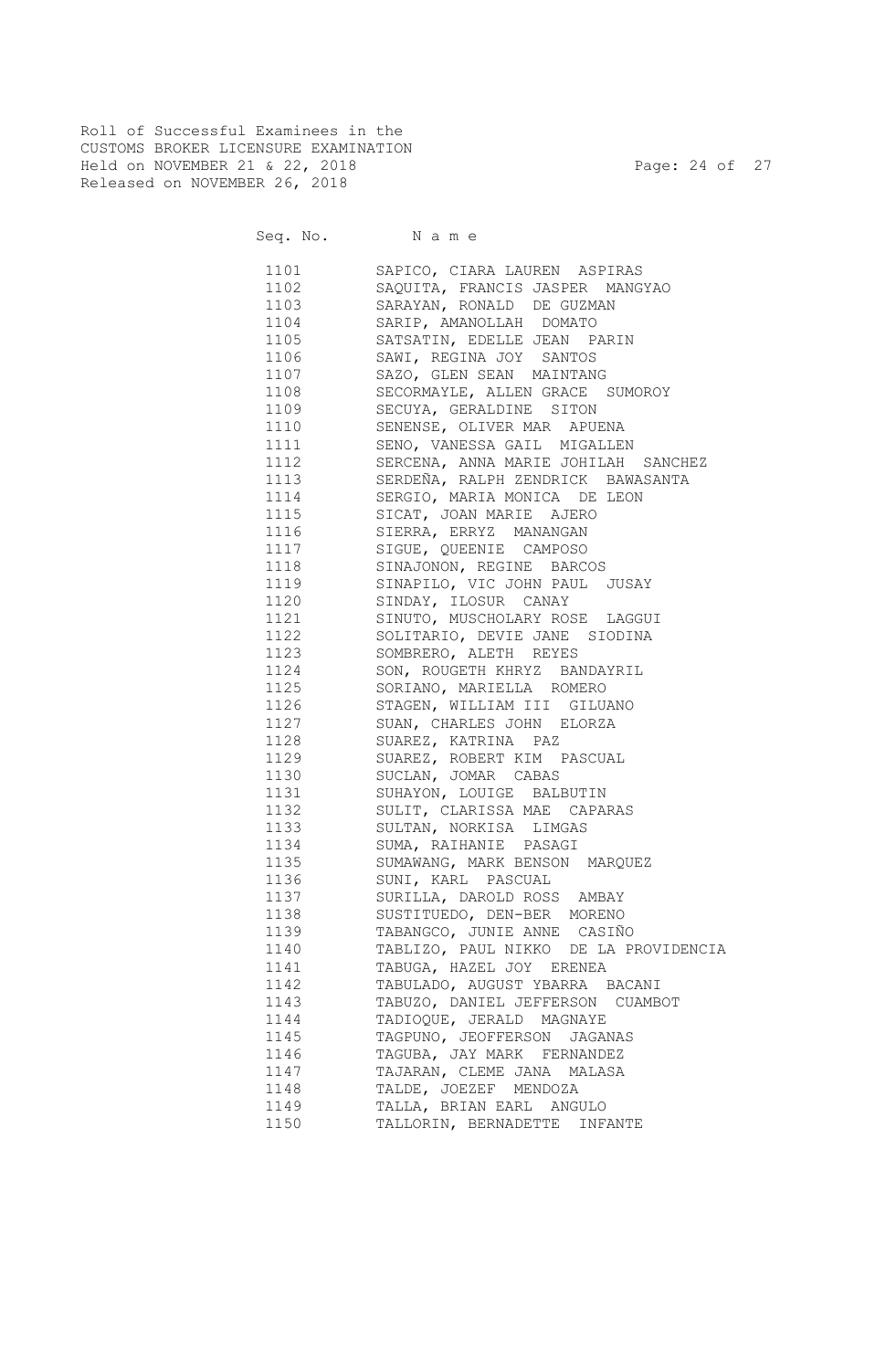Roll of Successful Examinees in the CUSTOMS BROKER LICENSURE EXAMINATION Held on NOVEMBER 21 & 22, 2018 Page: 25 of 27 Released on NOVEMBER 26, 2018

| 1151 | TAMARES, JAY MAR PAGADUAN          |
|------|------------------------------------|
| 1152 | TAMBOONG, DHARA RICOPUERTO         |
| 1153 | TAMONDONG, MARIA MICHAELA MACEDA   |
| 1154 | TAMPUS, PETER JOSEPH PINO          |
| 1155 | TAN, GIANNO GRAY CANTARA           |
| 1156 | TAN, KRISHA SHANE DERICHES         |
| 1157 | TAN, REGINALD NORMAN BOLONIA       |
| 1158 | TANA, JOSE BOY JR SIGUA            |
| 1159 | TANUPAN, JEZIEL CEBALLOS           |
| 1160 | TAPAOAN, PRINCESS MELIAN URCIA     |
| 1161 | TARRA, GLOBEE MACHADO              |
| 1162 | TAULE, ARMIE BRAGAIS               |
| 1163 | TAURO, JULVIN COLLADO              |
| 1164 | TAYABAN, JOJIEBETH BUHANG          |
|      |                                    |
| 1165 | TAYO, JAYSON LADARAN               |
| 1166 | TAYONG, CELESTINO III ROSAL        |
| 1167 | TAÑADA, NOEL LORENZO ZOLETA        |
| 1168 | TENA, MICA HEZZLE PUJEDA           |
| 1169 | TEODORO, RICKY RILLERA             |
| 1170 | TEOXON, LIBERTY JEAN JABLO         |
| 1171 | THOMAS, MARIELL GARCIA             |
| 1172 | TIANGCO, ANGELO BALCE              |
| 1173 | TINGAL, DAIANARA VILLAABRILLE      |
| 1174 | TIOTANGCO, PRINCESS COLEENE MAYHAY |
| 1175 | TIOYAO, FLEAURE CYNTH BALANQUIT    |
| 1176 | TITAN, HANNA SILUBRICO             |
| 1177 | TOGONON, JUSTIN JUN ANDO           |
| 1178 | TOLDANES, SARAH JANE ROMERO        |
| 1179 | TOLENTINO, ELAINE SARAH DAVID      |
| 1180 | TOLENTINO, KREIGG PHILIPPE FANDIÑO |
| 1181 | TOLENTINO, RACHELLE CAMPILAN       |
| 1182 | TONGCUA, PAULA EIRISH RUIZ         |
| 1183 | TORIO, CHIMBERLY ARIOLA            |
| 1184 | TORRE, ANGELA MAE DAGLI            |
| 1185 | TORREON, JOSEPH JAY ADLAWAN        |
| 1186 | TORRES, DAYANARA DELOS SANTOS      |
| 1187 | TORRES, STEFANY DE POCULAN         |
| 1188 | TORREVILLAS, JAMIE VALERIO         |
| 1189 | TRESICO, CHRISTYN JADE OLEA        |
| 1190 | TRIGO, CHRISTIAN NOVE ESTOLE       |
| 1191 | TUBIGAN, NEAL EFRAIM ALCARAZ       |
| 1192 | TUBO, RICSAN JOHN MORALES          |
| 1193 | TULLAO, JUNISE TOLENTINO           |
| 1194 | TULOP, MARK DONALDSON LACHICA      |
| 1195 | TUMACDER, ZURYALE AGUSTIN          |
| 1196 | TUMAMAO, EUGENE                    |
| 1197 | TUMANG, PRINCESS ANN NADELA        |
| 1198 | TUMBAGA, ANGELICA BUSLON           |
| 1199 | TUMOG, DATU ESMAEL MAAGAD          |
| 1200 | TUMOLVA, QUEENCY CABANSAG          |
|      |                                    |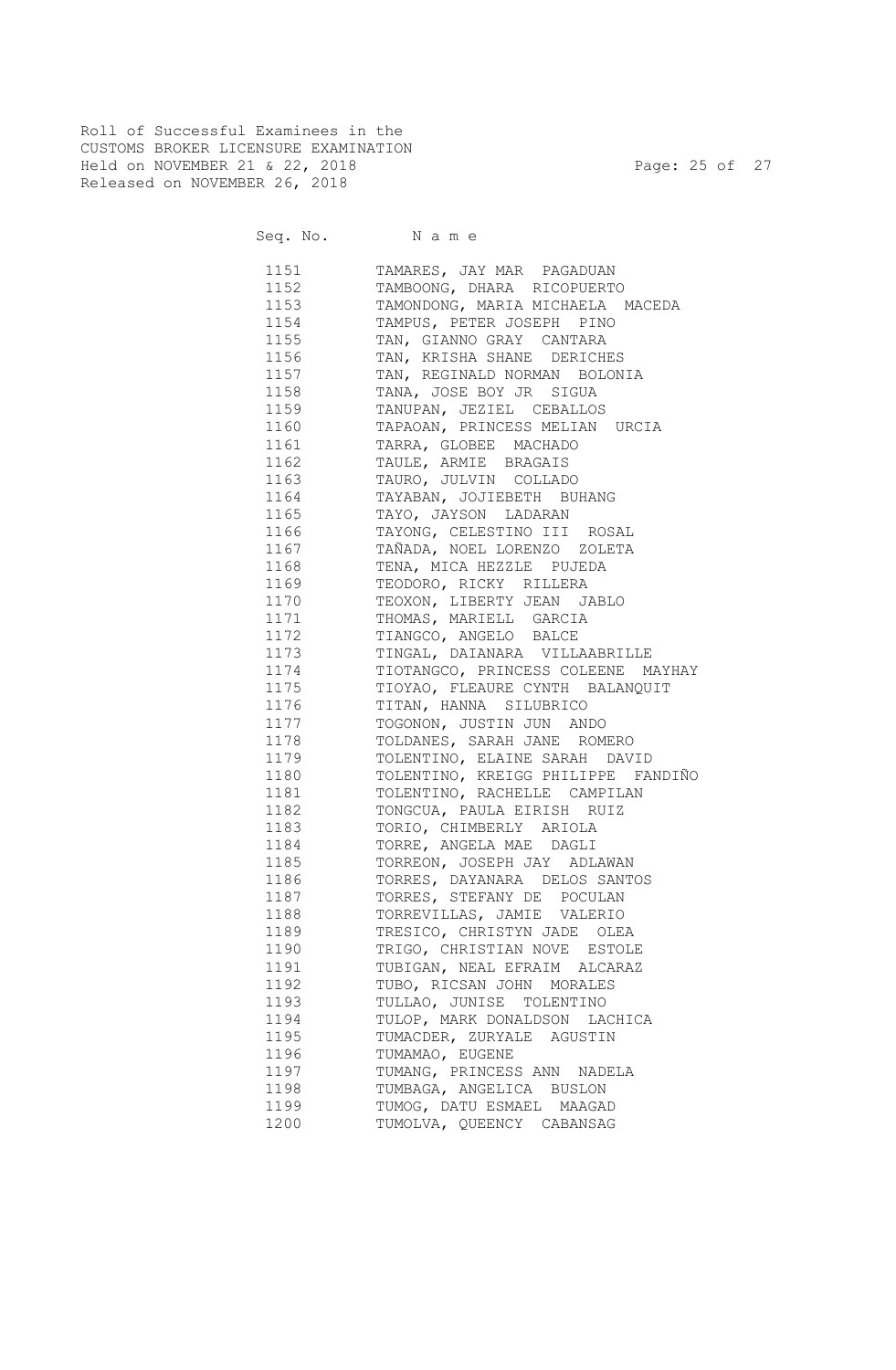Roll of Successful Examinees in the CUSTOMS BROKER LICENSURE EXAMINATION Held on NOVEMBER 21 & 22, 2018 Page: 26 of 27 Released on NOVEMBER 26, 2018

| 1201         | UBALDO, GEORGE VINCENT FLORENDO                    |
|--------------|----------------------------------------------------|
| 1202         | ULEP, KRYSTIAN GRAYL SIMBAJON                      |
| 1203         | UMALI, LEAH BEJER                                  |
| 1204         | UMANDAP, CHRISTINE PIASAN                          |
| 1205         | UNAY, JHONNY ALTIZ                                 |
| 1206         | UNETA, MICHAEL MOJICA                              |
|              |                                                    |
| 1207<br>1208 | URBANO, NOEL TARUC<br>USTARIS, RUTH CLAIRE BENITEZ |
| 1209         |                                                    |
|              | UY, JAN STEPHEN VILLAROSA                          |
| 1210         | UY, KEVIN BAUI                                     |
| 1211         | VAILOCES, REY VILLAMOR                             |
| 1212         | VALDEZ, JEMIMA FAITH                               |
| 1213         | VALDEZ, JENNIFER AMANTE                            |
| 1214         | VALDEZ, KAREN PALICPIC                             |
| 1215         | VALENTOS, JULIUS TUYOR                             |
|              | 1216 VALENZUELA, ALVIN MENDINA                     |
|              | 1217 VALENZUELA, GABRIEL ANDRADE                   |
|              | 1218 VALENZUELA, HAZEL MABANSAG                    |
|              | 1219 VALENZUELA, JHAYA VILLANUEVA                  |
|              | 1220 VALEROS, IRVIN KIT BABOL                      |
|              | 1221 VALLENO, IVAN JAY CATIMBANG                   |
| 1222         | VAREZ, JOANS OLILA                                 |
| 1223         | VELASQUEZ, HOWELL VICTOR CINENSE                   |
|              | 1224 VELASQUEZ, JEANNILYN FAUSTO                   |
|              | 1225 VELUZ, JIR NARDENNE MACARAAN                  |
|              | 1226 VERGARA, ARA KRISHA SADIAN                    |
|              | 1227 VIDAL, JENNIFER FLOGIO                        |
|              | 1228 VIDAL, JEROME GABRIELLE DOMINGO               |
|              | 1229 VILAR, LEAH LYNNE FORTIN                      |
|              | 1230 VILLA, HARVEY JUANI                           |
|              | 1231 VILLA, JOY GRACE TUGADE                       |
|              | 1232 VILLAFLOR, PATRICIA MAE OPENIANO              |
| 1233         | VILLAHERMOSA, FRANCIS LOUI DICHOSO                 |
|              | 1234 VILLANUEVA, AGA KHAN MICAEL BARBA             |
|              | 1235 VILLANUEVA, ARNIE GUEVARRA                    |
|              | 1236 VILLANUEVA, GALILEE AMBION                    |
|              | 1237 VILLANUEVA, JEVELYN BADAJOS                   |
| 1238         | VILLANUEVA, JOANNE ALBA                            |
| 1239         | VILLANUEVA, MIKIE IGNACIO                          |
| 1240         | VILLANUEVA, NICOLE AGUILAR                         |
| 1241         | VILLAPA, CRIS JAY MANARANG                         |
| 1242         | VILLARBA, MARK JOSEPH BOHOLST                      |
| 1243         | VILLARETE, MICHELLE MAE OUINTERO                   |
| 1244         | VILLARIAZA, JOSE SONE                              |
| 1245         | VILLARIN, STEFANIE ROSALES                         |
| 1246         | VILLARTA, DAVID HART CASTIGON                      |
|              |                                                    |
| 1247         | VILLASOR, MARCIANO III DURAN                       |
| 1248         | VINCO, JULIE SHEEN BANAY                           |
| 1249         | VINTAYEN, JOYCE MAQUINIANA                         |
| 1250         | VITACION, JOHN HARVEY AGUILAR                      |